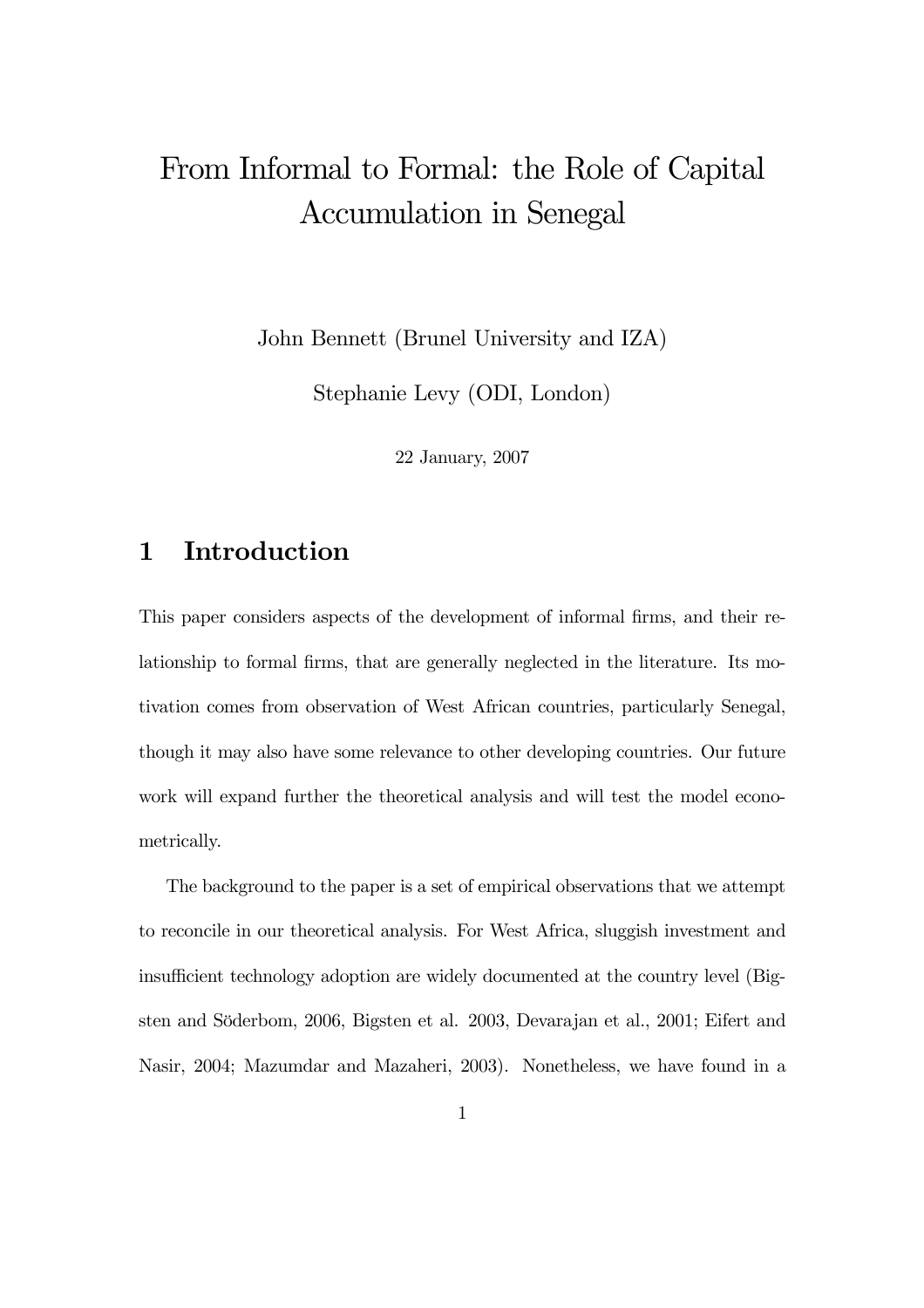previous empirical study on Senegal (Levy, 2006) that net (and gross) entry rates into the formal sector are high. At the industry level, the population of formal firms in West African economies is typically characterized by a significant number of small size units with a heterogeneous age structure, and in many cases by an extensive informal sector (OECD 2005). Moreover, in many developing economies, including those in West Africa, it is common for firms to start operating in the informal sector before moving on to the formal sector (see, for example, Levenson and Maloney 1999).

Recent empirical work on investment climate has focused on the role of institutions, especially the credit market and regulations relating to entry, as limiting entry and 'distorting' the dynamics of the population of firms (World Bank, 2005, Dollar et al. 2005, Eifert et al. 2005). However, our study, by focusing on the role of the entrepreneur's extended family and of vulnerability, proposes a different approach that we suggest is more consistent with both the country-level and industry-level evidence on investment behaviour and size choice. The importance of the extended family for entrepreneurial behaviour in Nigeria was emphasized by Nafziger (1969), but, apart from occasional general comments, little attention seems to have been paid to this issue in the development-economics literature since then. The work of Terrell and Svejnar (1989) is an important exception, but their focus is on the behaviour of workers, not entrepreneurs.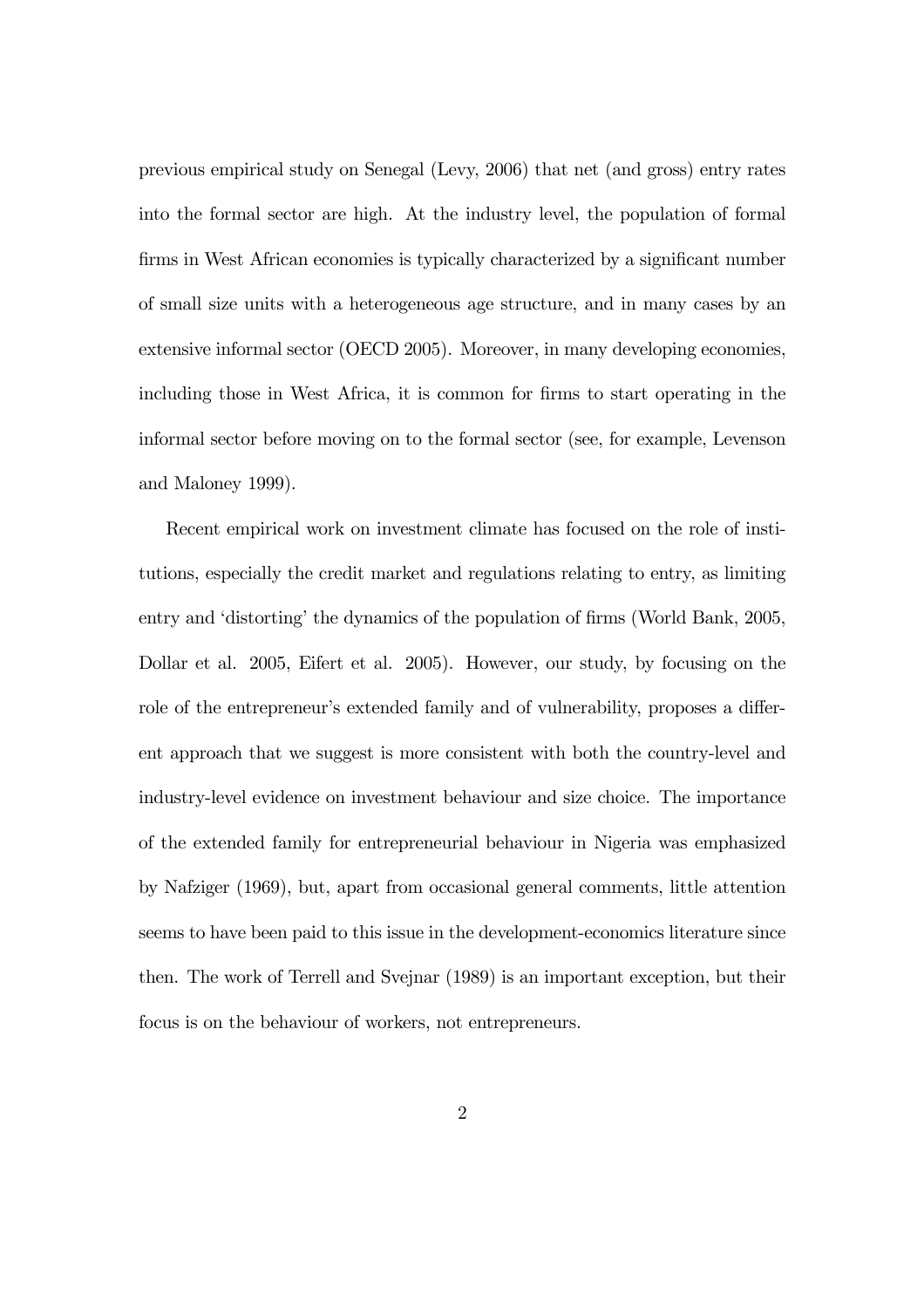Because of the chronic insecurity facing the entrepreneur's family, as well as through social convention, surplus funds may be absorbed by dependants. Regardless of whether the dependants have contributed to investment funds for the firm, their vulnerability can make coverage of their needs, and those of the entire extended family, the priority. The greater the vulnerability of the family, the lower is the probability that any surplus from production will be invested. This argument is strengthened by the inefficiency of institutions, such as the lack of health insurance. And even if the extended family is not near the poverty line, cultural habits may result in them systematically absorbing any profits. A relative will claim some use for a firm's profit, and so investment may hardly occur. Indeed, according to De Sardan (1999), in many African countries families have become much more widely extended in recent years, and this has increased significantly the amount of solicitations for money that are difficult to refuse. Also, there has been a significant inflation of payments associated with family ceremonies (e.g., marriages, baptisms, funerals) and other social activities. For example, a recent development among some groups is that presents received by a woman at the time of baptism or in some cases for a wedding must be returned double when a similar occasions occurs for the donors.

We place the entrepreneur, operating within the framework of the extended family, at the centre of the analysis. The entrepreneur's investment behaviour is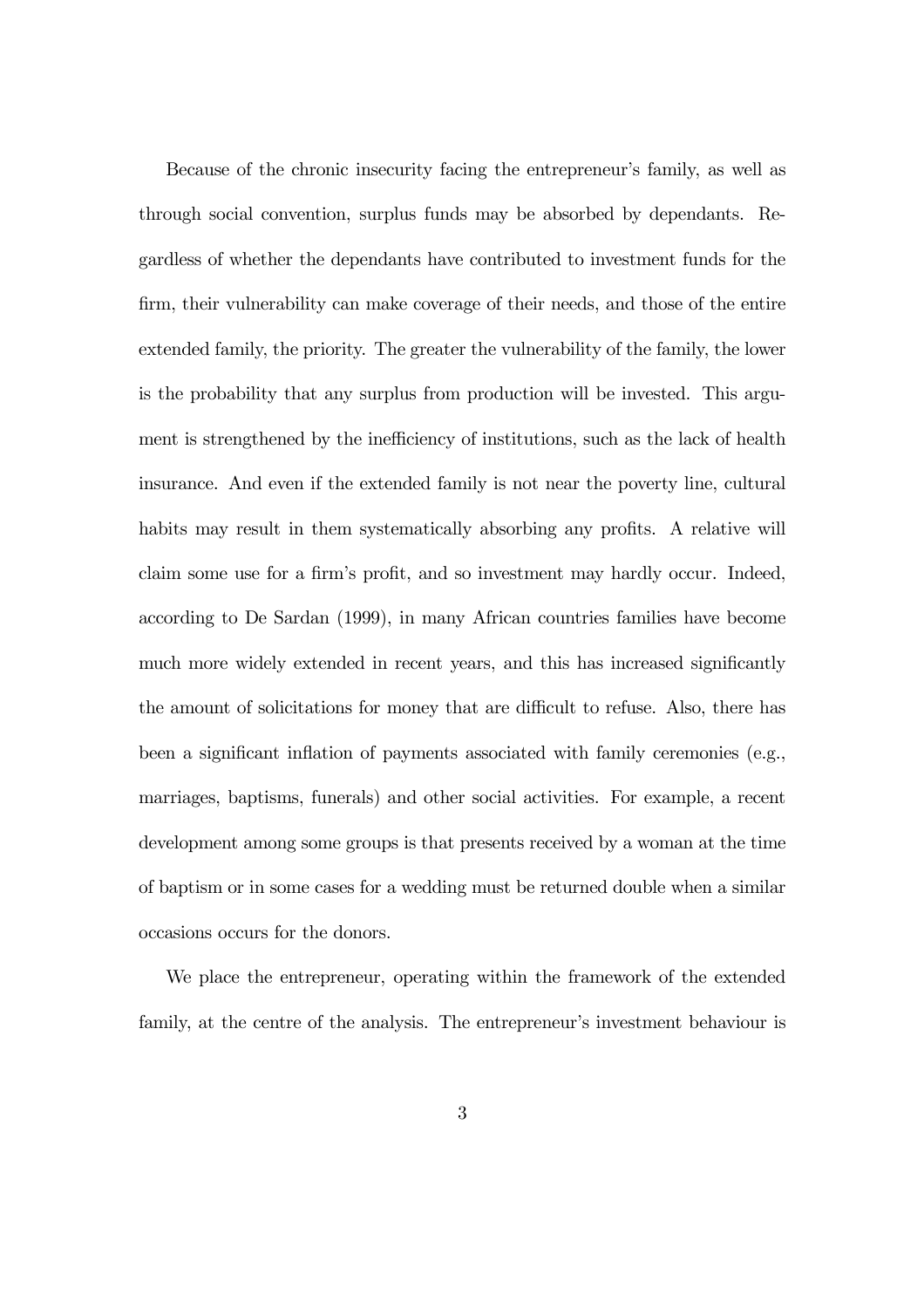formulated as depending not only on the usual determinants relating to market opportunities and financing capacity but also on his or her family circumstances (such as number of dependants and vulnerability). We shall analyze how the decision to invest profits, to start a new firm, or to move from the informal to the formal sector are all affected by these determinants. We shall look at the processes of human and physical accumulation through the birth and growth of a firm, moving from an informal status to a formal one. We model informality not as a means of avoiding taxes (many informal firms in West Africa do pay some taxes), but as a transition phase used by the entrepreneur to accumulate both physical and human capital in the context of the inefficiency of the institutions that are supposed to perform this role. (In particular, according to the World Bank's *Doing* Business survey, shortages of credit and training are the most reported problems).

In our analysis, a formal-sector entrepreneur's objective function is formulated in terms of the extent to which he or she values the consumption of the extended family and of the extended family's vulnerability to finance shocks. When the formal-sector firm generates surplus funds, if the demands of the extended family are likely to be great in the near future, the entrepreneur may, depending on the options available, prefer to spend these funds rather than leaving them to disappear into consumption by the extended family. In this context, one option may be for the formal entrepreneur to invest further in his or her own firm. However,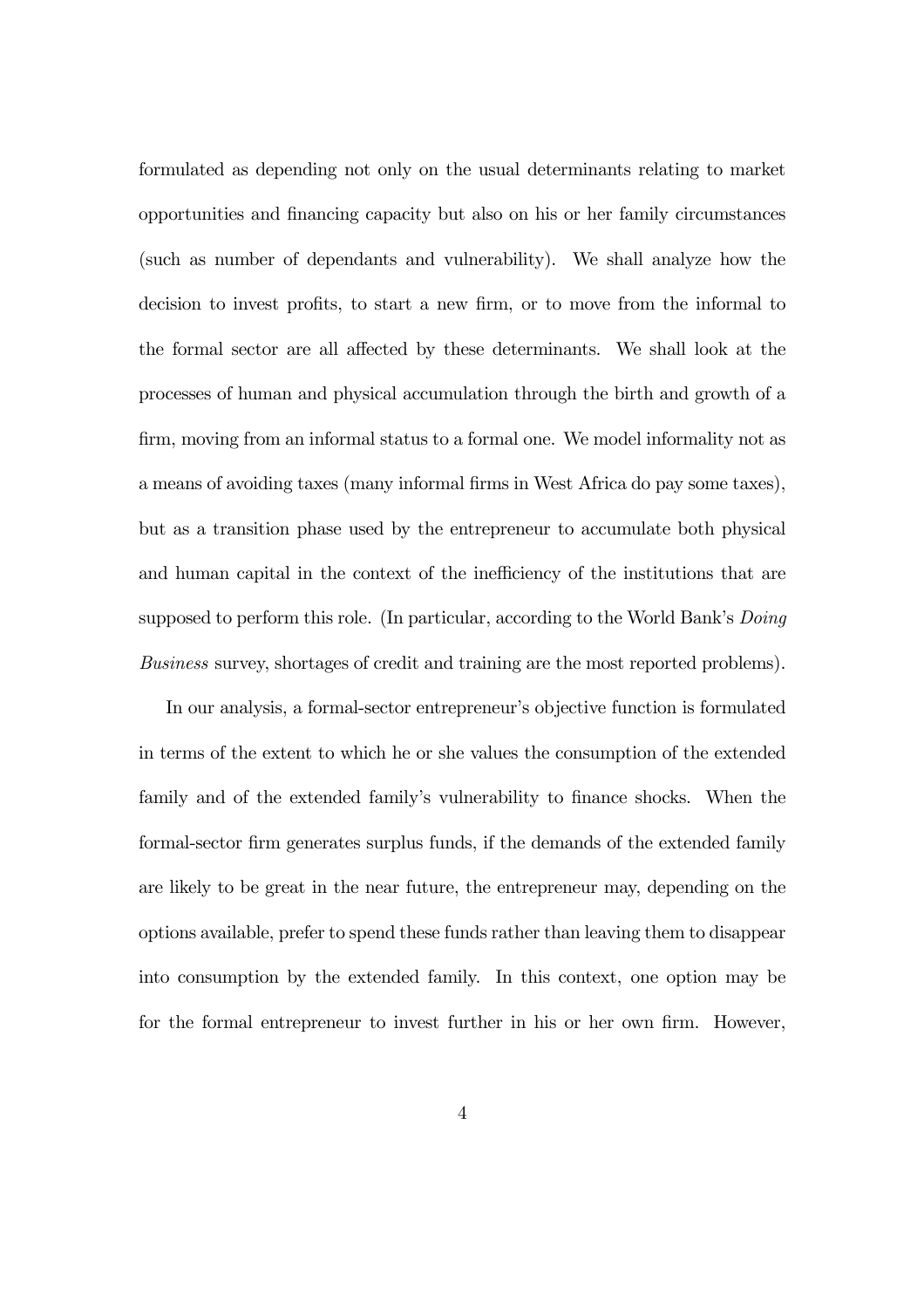depending on parameter values, it may be preferable instead to use the money to set up a new informal firm.<sup>1</sup> In principle, this entrepreneur might also own and manage the informal firm. However, in practice, it is common for the entrepreneur to lend money either to a worker in his or her own firm, or to a member of the extended family (or both), who is then the owner of the informal firm.<sup>2</sup> Given that conventional credit markets function poorly for small and micro firms, this linkage with formal-sector entrepreneurs can play an important role in the development of the informal sector. And given the observation that the informal sector provides a training ground for entrepreneurs and workers who may later join the formal sector, it can contribute to the long-term growth of the formal sector.

As a preliminary illustration of some of the issues involved, we formulate a simple competitive model in which output price is given, and we use it to examine the conditions under which lending to a nascent informal sector entrepreneur will obtain. Significant roles are played by the set-up costs for informal firms, the weights in the formal entrepreneur's objective function, a parameterization of vulnerability, the bargaining power of the informal entrepreneur, the extent of

<sup>&</sup>lt;sup>1</sup>The net advantage of setting up the informal firm is increased if the minimum investment necessary to expand the formal firm is greater than the set-up cost of the informal firm. If the formal entrepreneur slowly accumulates funds with the intention of investing further in the formal firm when the funds are large enough, he or she may find that 'urgent' needs of the extended family pre-empt the funds.

<sup>&</sup>lt;sup>2</sup>The former option could be interpreted as an extension of the formal firm that avoids illegally the costs of formality, and so it would involve risk of detection and punishment. Also, it may be disadvantageous for the entrepreneur to spread his or responsibilities more thinly over two activities that, because of differences in size and formality/informality status, may require some quite different skills.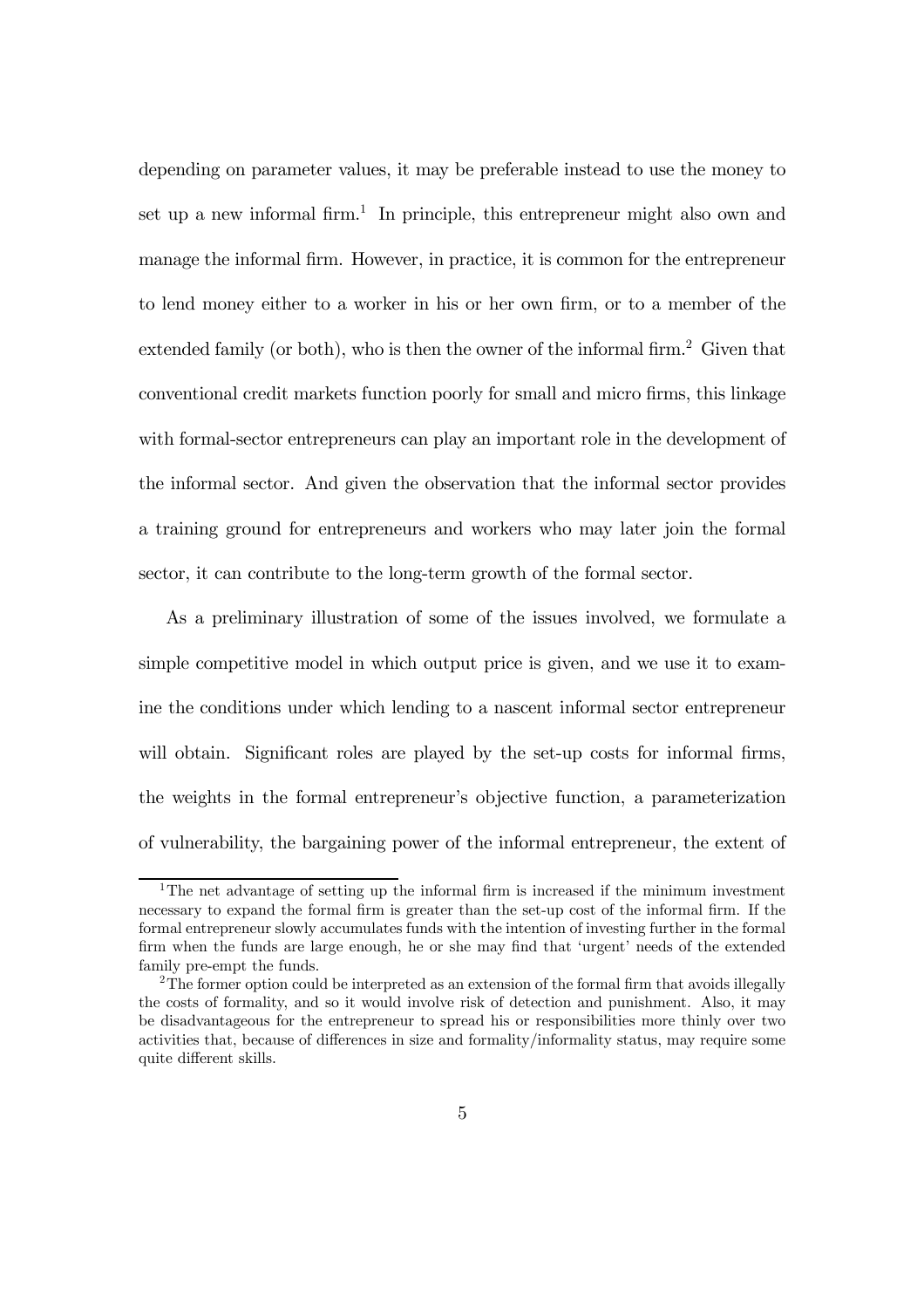learning-by-doing, and the social benefits that must be paid to employees in formal firms. Thus, the model forms the basis for future empirical work that will test the underlying hypothesis about the role of the extended family.

Nafziger (1969) examines some related issues. He begins by noting that development economists 'generally contend' that the extended family is a 'major barrier to entrepreneurial activity' (p. 25). It is 'thought to dampen incentives to achieve, deter risk taking, and impede the mobilization of capital' (p. 26). However, in his sample of 28 small manufacturing firms in Nigeria, he finds that the initial source of funds for13 firms was the savings of the extended family, and in 4 more it was the combination of personal and extended family savings. (Similarly, Akoten et al. (2006), for garment production in Kenya, find that borrowing from family and friends is particularly important for new firms, with young managers. Such people are excluded from borrowing from banks by their high expected default rate, and they generally do not qualify for loans from sources such as microfinance institutions because they do not have business experience). Nafziger finds, however, that, once in existence, a firm hardly ever receives funds from the extended family. He also reports a strong positive relationship between the number of dependents an entrepreneur is required to support and the profit of the firm. Our interpretation of this result is that a more successful firm endows greater status on the entrepreneur. Consistent with this status, the entrepreneur will be expected to spread the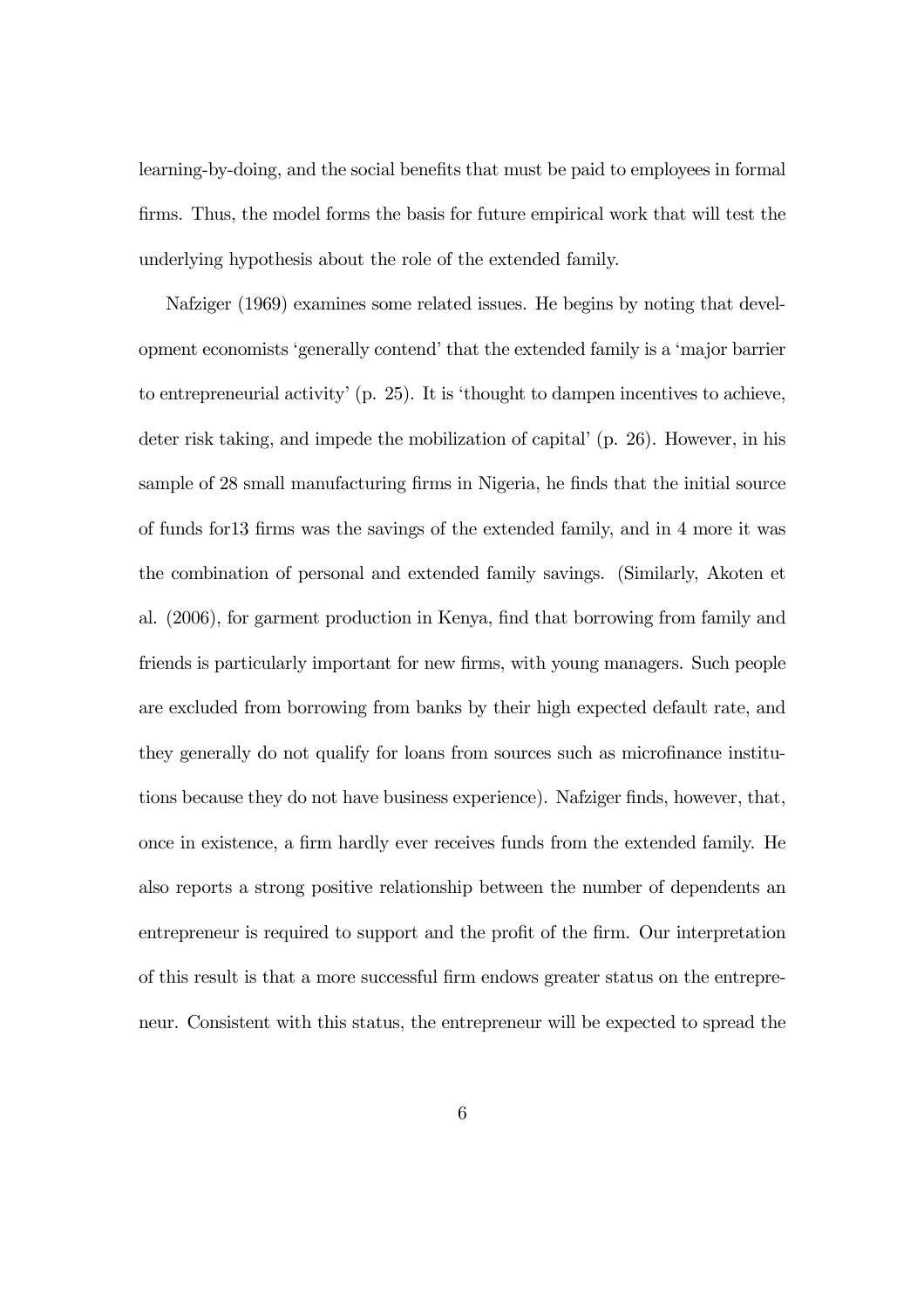rewards, and more distant relatives will take advantage of this opportunity.

In the Section 2 we give more background on Senegal and we list some stylized facts that will be the basis of the illustrative model we then develop. Section 3 is devoted to the model. Section 4 gives some concluding comments.

### 2 The Case of Senegal

The definition used by the Senegalese government is that a production unit is informal if it does not keep written accounts and/or is not registered with a national accounts number.3 A recent survey (Enquete 1-2-3) of the informal sector in Dakar and its peri-urban area by the National Statistical Institute of Senegal estimated there to be almost  $300,000$  production units, with  $434,200$  employees.<sup>4</sup> The average life expectancy for an informal firm in Senegal is 10.4 years, but here is great variation in age, with10% created before 1980. The greatest life expectancy is for fishing; the next greatest is for building and construction, and repair, and then apparel manufacture. UN (2001) estimates that private sector production accounts for 85% of GDP, with 25% from the formal sector and 60% from the informal sector.

Many informal firms pay lump-sum taxes,<sup>5</sup> but formality imposes the extra

<sup>3</sup>Only 2% of firms that are informal under this definition have an accounts number but do not keep accounts.

<sup>4</sup>Except where stated otherwise, the figures given below all come from this survey.

<sup>&</sup>lt;sup>5</sup>Evidence is scarce on this, but World Bank (1996) noted that in nearby Cape Verde many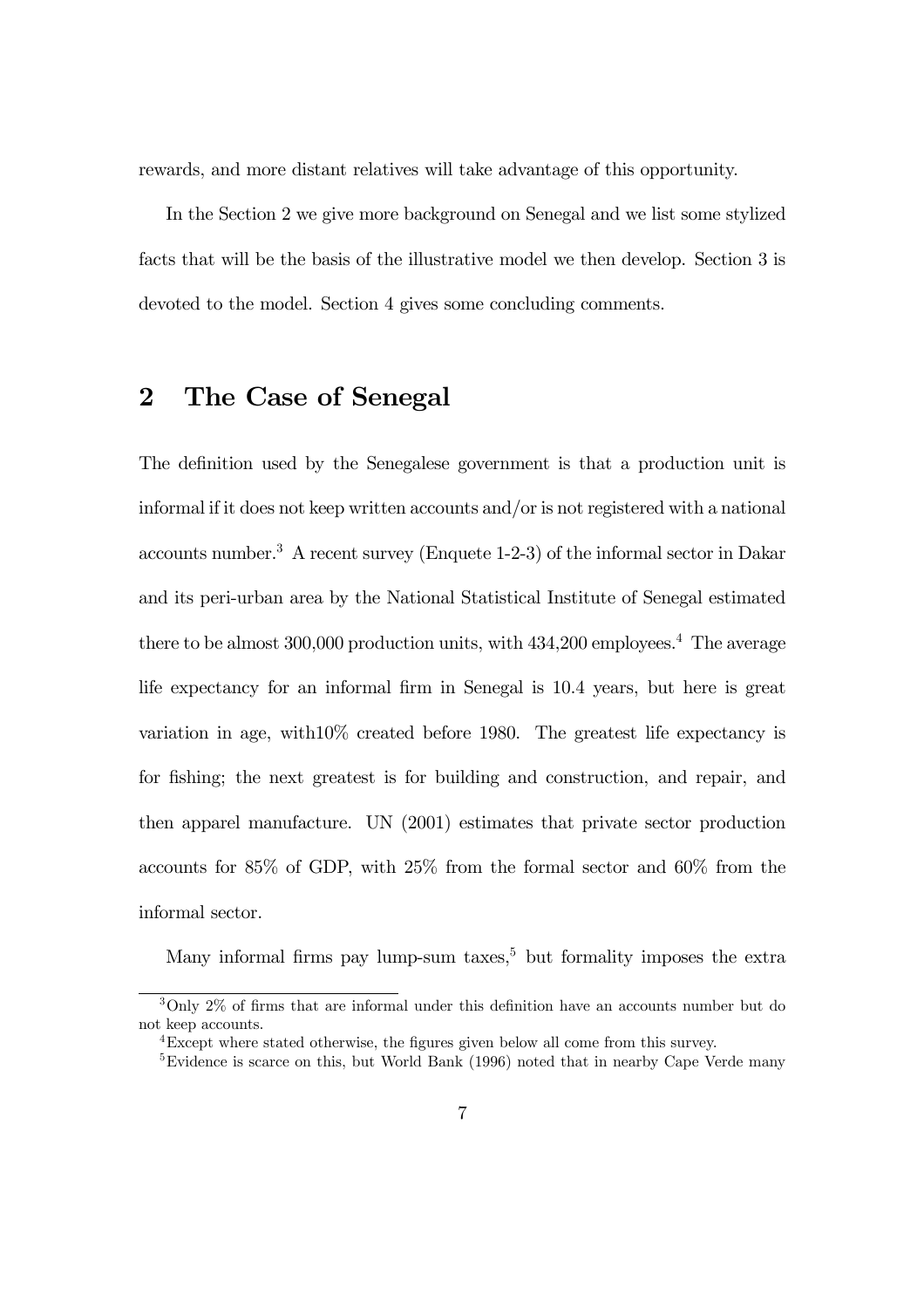burden of paying social benefits and a minimum wage. The social benefits are of three types. First, payment into the Caisse de Securite Sociale covers leave for sickness, maternity, and workplace accidents. The cost is, on average, 10% of the wage bill. Second, there is payment to the Institution de Prevoyance Maladie for medical insurance; this amounts to about 6% of the wage bill. Third, there is payment into a pension fund, the Institution Prevoyance Retraite du Senegal, of between  $6\%$  and  $14\%$  of the wage. The employee contributes  $40\%$  of this payment and the employer 60%.

For the purposes of this paper, we specify the following stylized facts.

Stylized Fact 1: Two-part informal sector. The informal sector can be divided into two parts, a free-entry part, with large numbers of units, and an upper part that is to a great extent run by former employees of the formal sector. 76.9% of production units involve only one person, while 7.7% involve more than 3 people. Similarly, while approximately 60% have an annual value added averaging 40m FCFA, 15% have an annual value added averaging 180m FCFA. Our focus in this paper is on the upper part, which involves firms that are more likely to be profitable and pay taxes, and which are closer to formality. Given the large numbers involved, informality is not, for most units, a transitory phase on the way to formality.

informal firms pay taxes amounting up to 20% of annual declared turnover. For Senegal figures are available for commerce, where 6% of annual reported value added goes on taxes; and for the informal sector as a whole 47.2% of firms declared themselves as willing to pay taxes (Enquete 1-2-3).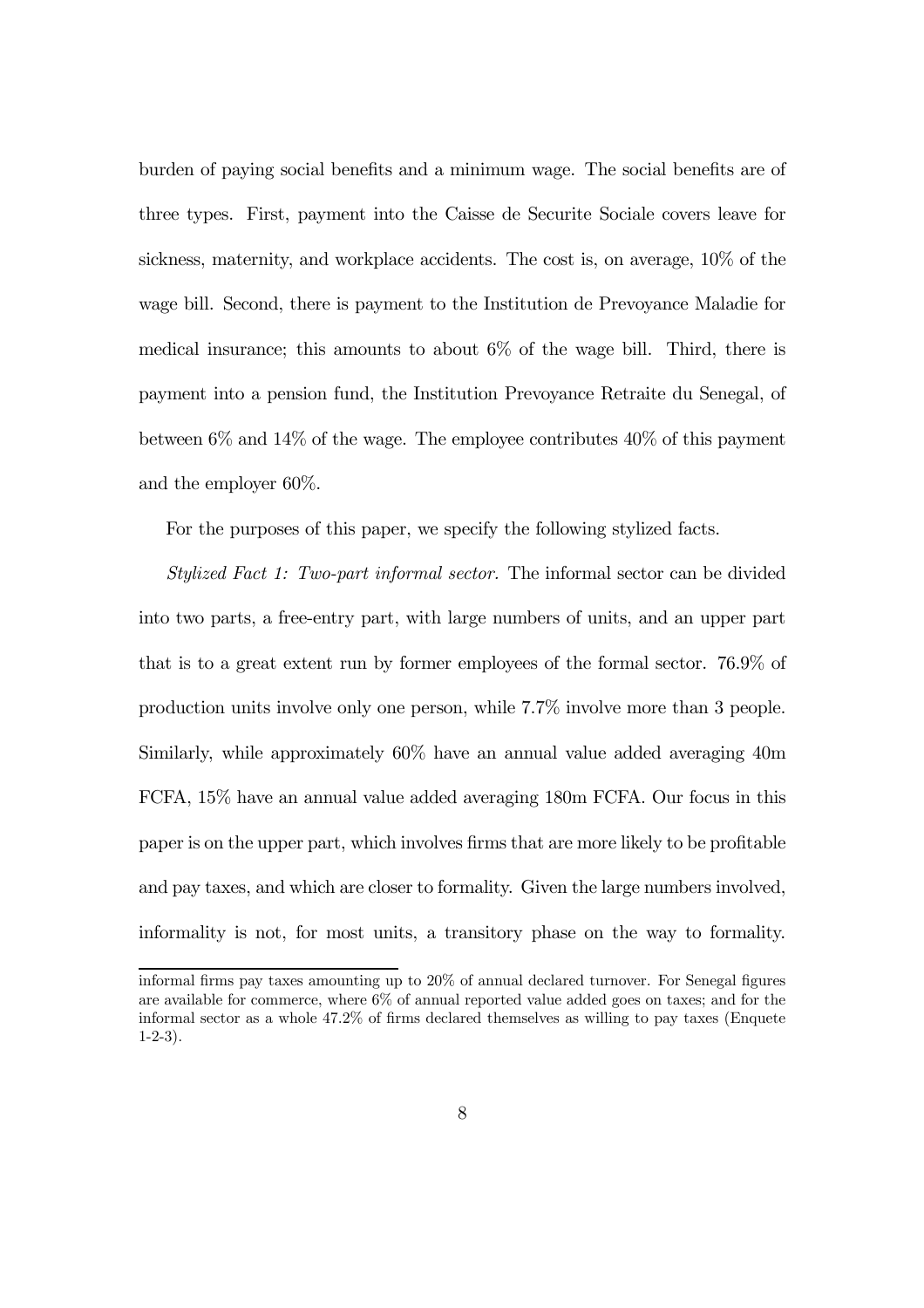However, for the upper part of the informal sector it is more appropriate to view informality as a potential transitory stage than as a means of avoiding taxes.

Stylized Fact 2: Informal firms get initial capital from the formal sector. According to USAid Senegal, Senegalese businessmen identify access to finance as the single most problematic factor for doing business. We may assume that access to finance is more limited for the informal sector. World Bank (1996) considers a sample of West African countries, and finds that in each one finance is the main obstacle to business start-up, and that family and friends are a major source of finance for start-up capital. Also, Van Dijk (1986) found that 18.6% of all informal firms received their initial capital from family and from their former boss. For the upper part of the informal sector the percentage would be considerably higher.

Stylized Fact 3: Many new formal firms come from the informal sector. Levy (2006) reports a high entry rate to the formal sector, averaging 7% per annum. Typically, an industry's productivity declines annually, but entrants make a positive contribution to productivity change. A significant component of this entry is from informal firms.<sup>6</sup>

Stylized Fact 4: The social position of the formal entrepreneur leads the extended family to increase its demands; formal profits are not often used for expansion. Terrell and Svejnar (1989) show that the higher the income of the member

<sup>6</sup>For Stylized Facts 3 and 4 we have yet to obtain significant evidence, so the they are more hypotheses than stylized facts. An aim of our project is to obtain the evidence.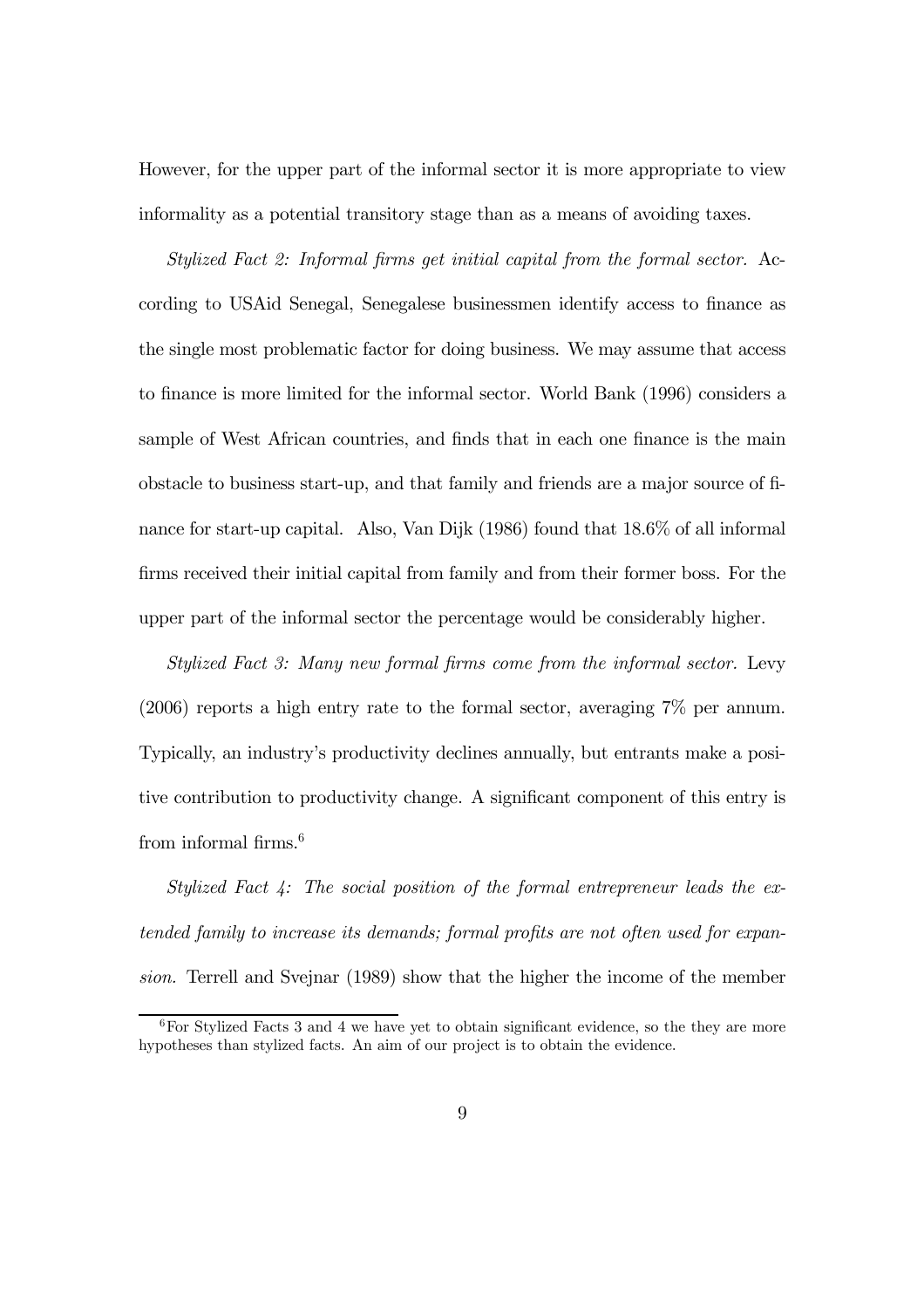of the family who works, the greater is the number of dependents who rely partly or entirely on his or her income to survive, and they emphasize the disincentive effect on worker behaviour (see also Pfefferman, 1968). We hypothesize that what is documented here for workers is even more true for businessmen.

#### 3 The Model

#### 3.1 The Set-Up

Consider an activity for which price  $p$  can be regarded as fixed for relatively small firms. We may expect the net advantage from lending to an informal entrepreneur to be smaller the more the informal and the formal firms compete with one another in the product market, so that our assumption of price fixity limits, in principle, the validity of our results. However, according to Enquete 1-2-3 only 7% of informal firms in Senegal report that they are in competition with formal firms. So our assumption may not be particularly restrictive.

A formal sector entrepreneur owns a firm for which output in the coming period is

$$
y = A(k+i); \quad A > 1. \tag{1}
$$

The constant A is included to represent learning-by-doing, which, for the formal sector firm, has already been achieved.  $k$  is the existing capital stock and  $i$  is new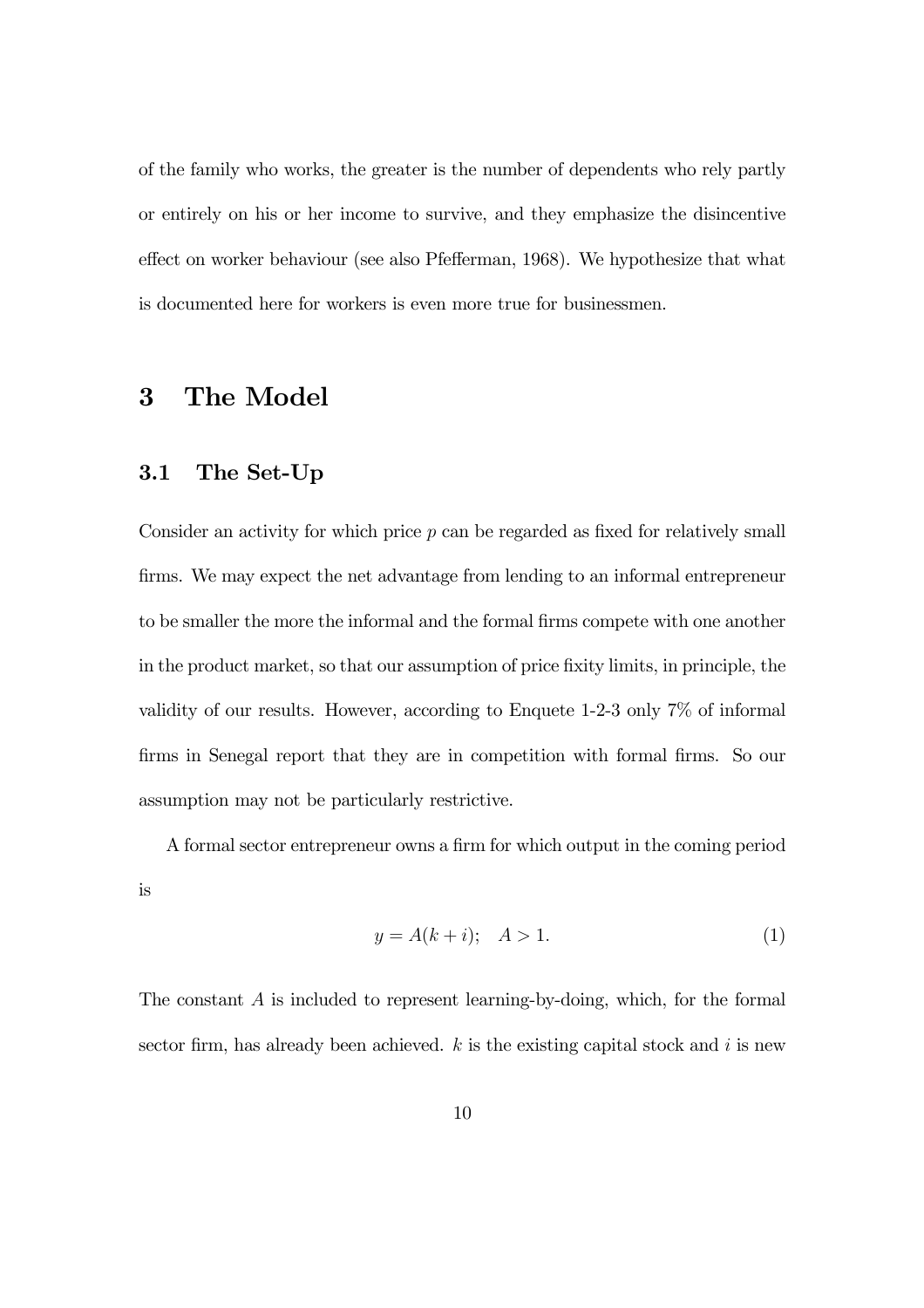investment.

A new informal firm, if it is set up, produces output  $q$  in the coming period, according to the following production function.

$$
q = I,\tag{2}
$$

Because the informal firm is new, it does not inherit a capital stock from the previous period.  $I$  is the investment in the current period. Since there has been no learning-by-doing in the past for this firm the parameter A does not appear in (2).

We assume that each firm has a fixed-proportions production function. Given that the wage rate is fixed at  $w$ , this means that the wage bill for the formal firm is  $(k + i)w$ , while, if the informal firm is set up its wage bill is Iw. Also, a formal firm has to bear social costs, which are assumed to amount to  $s(k+i)$ . So its total labour costs are  $(w + s)(k + i)$ . The informal firm does not pay social costs.<sup>7</sup>

Because of the lack of availability of credit, assume that the only source for the investment  $I$  is the formal entrepreneur. For tractability, we make two simplifications. First, we assume that  $I$  is an initial capital requirement that is fixed in size: the informal firm cannot be set up with a smaller investment. Second, we assume that the amount  $m$  that the formal entrepreneur has available to spend in

 $7$ The social cost s may be assumed to include an adjustment to allow for the minimum wage.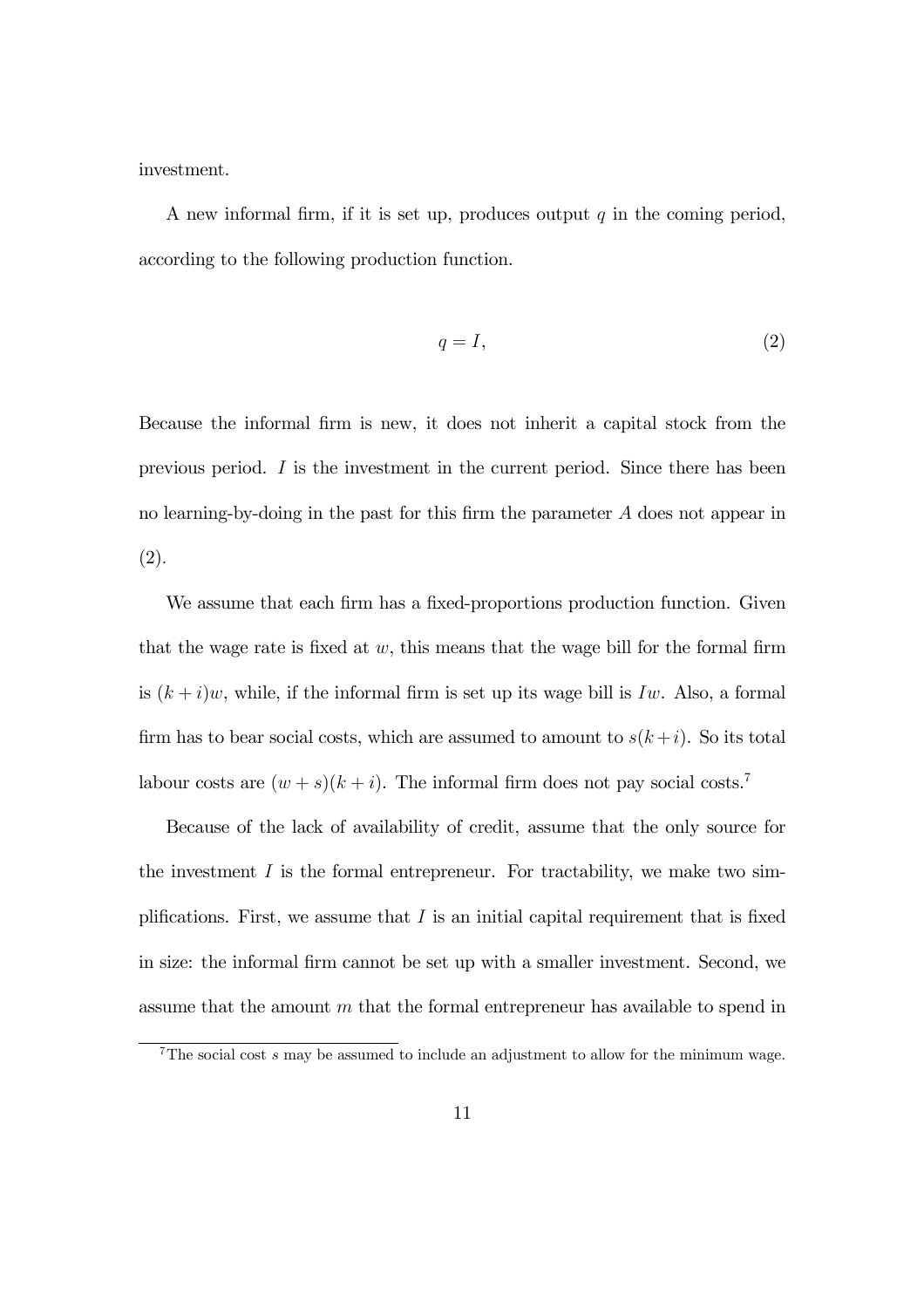the period equals  $I$ , the amount that set-up of the informal firm would require:

$$
m = I \tag{3}
$$

The formal entrepreneur has three options for use of fund  $m$ : spending on consumption (family needs), spending on investment in the formal firm, or having it spent on investment by the informal firm. If the funds are used on informal firm investment, there is nothing left for formal investment, and so  $i = 0$ . If the funds are not used for informal investment, then, because of the linearity in the model, the formal entrepreneur will choose either to spend all or none on formal investment:  $i = m$  or  $i = 0$ .

If the informal firm is set up, this is through the formal entrepreneur choosing either the most suitable from among his or her workers or one of his or her extended family to manage the informal firm (or both - the worker may be a member of the extended family). We shall regard the informal manager as an informal 'entrepreneur', rather than just an employee who has been delegated a management task so that the formal entrepreneur can expand output without incurring social costs. Thus, we may think of the investment in the informal firm as a loan to a fledgling entrepreneur. However, in the simple form of the model formulated here, the distinction between the two interpretations is not significant.

We also take into account the role of the formal entrepreneur's extended family,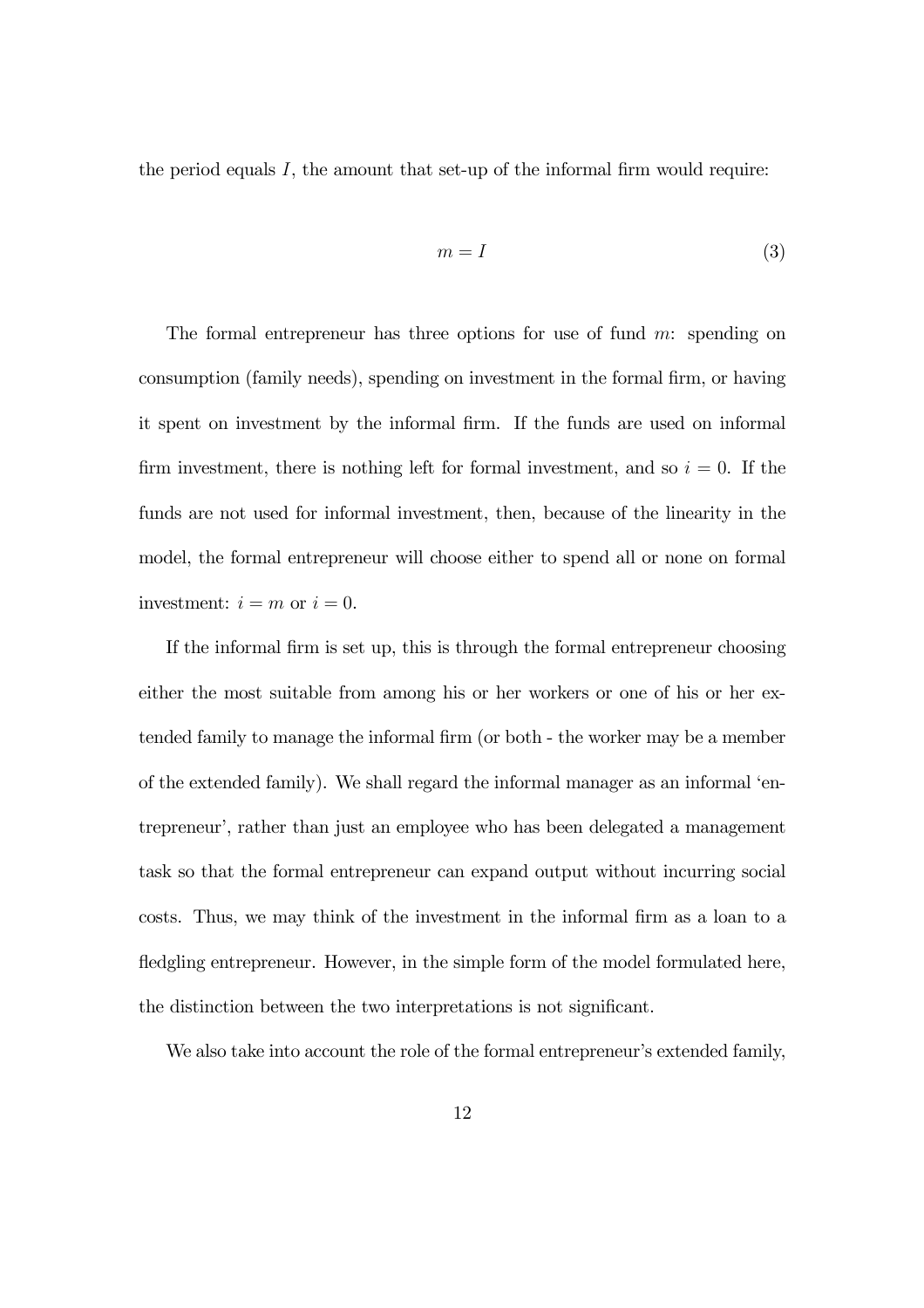EF (which may be defined to include friends). To be specific, we assume that if the funds  $m$  are not used productively (in either the formal or the informal firm) they will be entirely expropriated for consumption by the EF as described in the introduction.8 We assume that for every \$1 of money not invested or lent, suppose the entrepreneur places a value of  $u \in [0, 1]$  on its use by EF. But it must also be taken into account that if the money is spent by the entrepreneur on investment or lending, bringing returns in the future, then, depending on the needs of the EF at that time, the returns may still be expropriated. Suppose the formal entrepreneur believes that expropriation will occur with probability  $\theta$ . The ex ante value to the entrepreneur of \$1 in the future is therefore<sup>9</sup>

$$
\theta.u + (1 - \theta).1 \equiv v; \quad u, \theta \in [0, 1]. \tag{4}
$$

The parameter  $\theta$  might be regarded as the vulnerability of the EF. Note that if  $u = 1$  then  $v = 1$ ; but if  $u < 1$ ,  $v > u$ .

We do not apply weights such as u and v to the net earnings of the informal entrepreneur because the informal firm is new, and the profits are relatively small. Hence, the status of the informal entrepreneur will not be high and members of

<sup>8</sup>Our analysis is confined to a particular case here, being meant as an illustration. For some formal entrepreneurs the EF may not be a potentially significant drain on funds in the current period.

 $9W$ e simplify here by suppressing the needs of the inner family. Implicitly, however, investment of amount  $m$  is a cost because it results in forgone consumption for the inner family.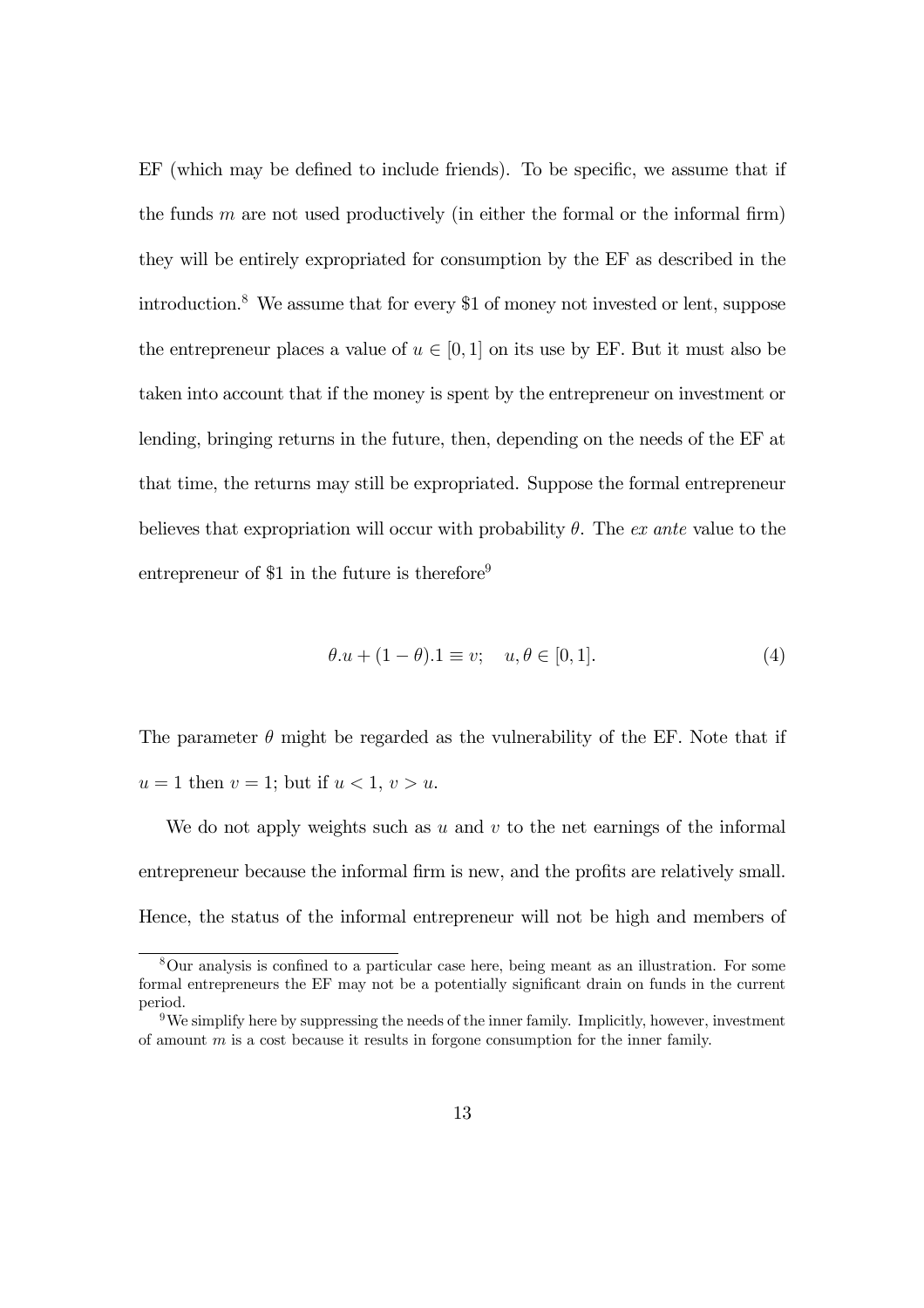his or her extended family will not expect substantial support.

#### 3.2 Investment Choice

Consider first the payoff for the formal entrepreneur from not lending. This has a immediate cost of i (the level of which is determined below), on which the formal entrepreneur places the value u because the funds are not used by the EF. It brings a return later equal to  $pAi$  of revenue minus  $(w + s)i$  of labour costs; and these later returns are weighted by the coefficient  $v$ . Note that net earnings of  $pAk - (w + s)k$  are also received through use of the firm's existing capital stock; but since this capital stock will be employed in all cases it is not necessary to represent it in comparisons. Thus, the weighted return to the formal entrepreneur from not lending is

$$
R_{NL}^{f} = -ui + v[pAi - (w + s)i].
$$
 (5)

Hence, given the amount of funds  $m$ , in this case the optimal amount of investment i is

(i) 
$$
i = m
$$
 if  $s \leq pA - w - \frac{u}{v}$ ;  
(ii)  $i = 0$  otherwise (6)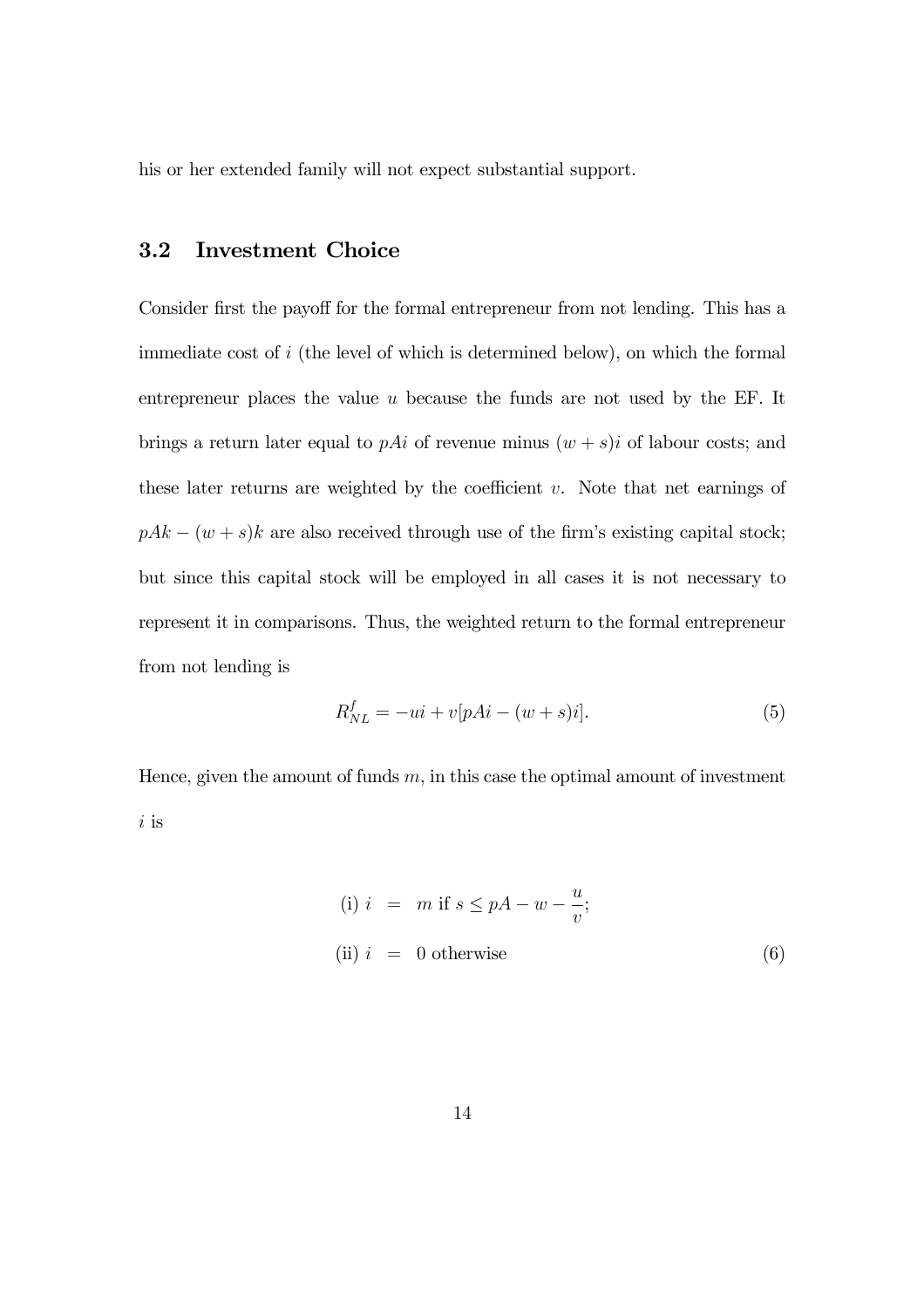Given investment according to  $(6)$ , the weighted return to the formal entrepreneur is therefore

(i) 
$$
R_{NL}^f = -um + v[pAm - (w + s)m]
$$
 if  $s \leq pA - w - \frac{u}{v}$ ;  
(ii)  $R_{NL}^f = 0$  otherwise. (7)

If, alternatively, the funds are lent to the informal entrepreneur  $(I = m)$ , the informal firm earns  $(p-w)m$ . This gives us two cases to consider. If  $s \leq pA-w-\frac{u}{v}$ , then the formal entrepreneur will spend  $m$  on either investment  $i$  in the formal firm or on lending to the informal entrepreneur. If  $s > pA - w - \frac{u}{v}$ , then the formal entrepreneur will leave the  $m$  unspent productively, so that it accrues to the EF or he or she will lend it to the informal entrepreneur.

We may assume here either that the formal entrepreneur holds all the bargaining power, so that the informal entrepreneur receives only his or her alternative net earnings (in this case the formal entrepreneur would in effect be residual claimant) or we may explicitly formulate a Nash bargain between the formal and informal entrepreneurs. Since the latter approach includes the former as a special case, we take the latter approach.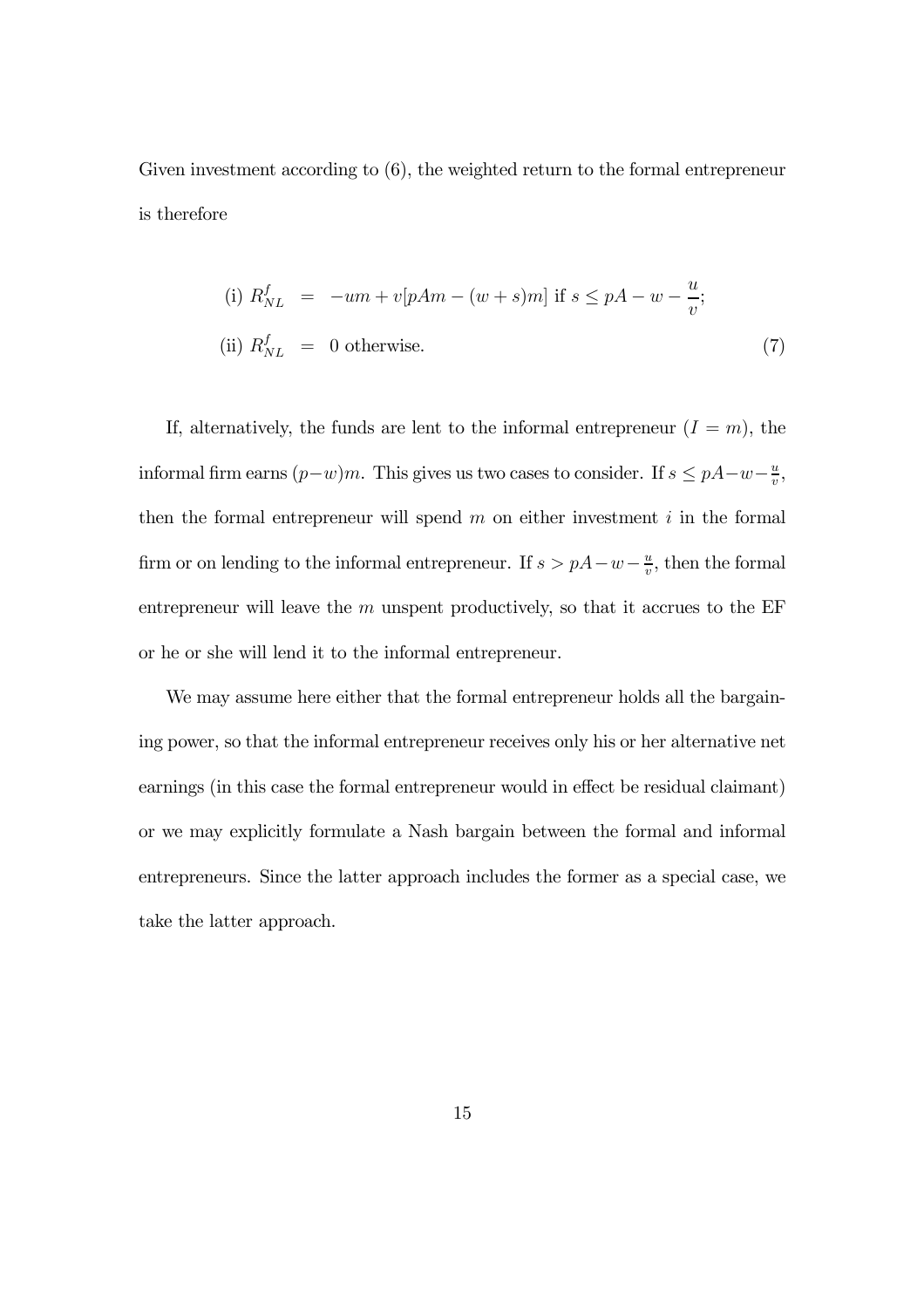# **3.2.1** Case (i):  $s \leq pA - w - \frac{u}{v}$

In this case, suppose that the formal entrepreneur lends the money to the informal entrepreneur. In return, the formal entrepreneur will be paid a transfer  $t$ . This is defined to include the repayment of capital  $m$ . To be specific, we assume now that the informal entrepreneur is taken form the formal entrepreneur's workforce. Thus, if the loan is not made the informal entrepreneur would continue working for the formal entrepreneur, earning a wage  $w$ . We assume that a worker is always replaceable at wage w. Let the formal entrepreneur's Nash bargaining weight be  $\alpha$ . The size of  $\alpha$  will be positively affected by the formal entrepreneur's monopoly of investment funds, but negatively affected if there is only one worker with the ability to be a successful informal entrepreneur.

The Nash bargain to determine the size of t yields the solution to

$$
\arg \max_{t} \{-um + vt - [-um + v[pAm - (w + s)m]\}^{\alpha} \{(p - w)m - t - w\}^{1 - \alpha}
$$
\n(8)

Here, the first pair of parentheses {.} gives the net payoff to the formal entrepreneur from lending rather than investing. Lending has a cost um and yields the amount t, which, since it accrues at the end of the period, must be weighted by  $v$ . From this must be subtracted the return  $R_{NL}^f$  as specified in (7)(i). The second pair of parentheses {.} gives the equivalent net payoff for the informal entrepreneur.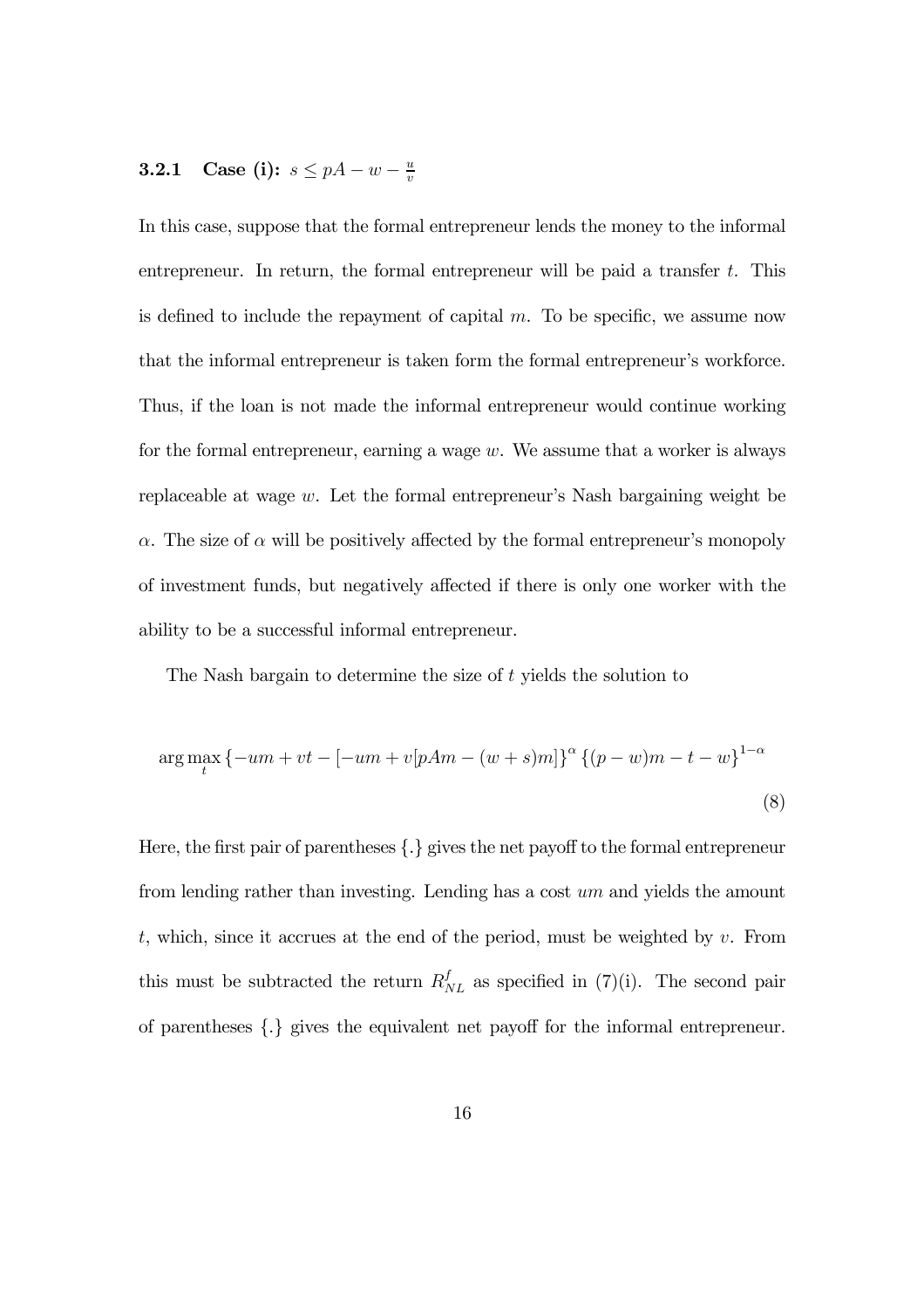$(p - w)m$  is the informal firm's net earnings (disregarding the investment m and the cost  $t$ ). From this,  $t$  must be subtracted because it is paid back to the formal entrepreneur. Also, the amount  $w$  is subtracted because this is the earnings of the informal entrepreneur if he or she does not receive the loan and start the informal firm. (If, instead, the informal entrepreneur were an unemployed member of the the extended family, this term would be set equal to zero, making lending more likely.) (8) reduces to

$$
\arg \max_{t} \left\{ t + [pAm - (w+s)m] \right\}^{\alpha} \left\{ (p-w)m - t - w \right\}^{1-\alpha},
$$

from which we obtain

$$
t = \alpha[(p - w)m - w] + (1 - \alpha)(pA - w - s)m.
$$
 (9)

Note that  $dt/ds < 0$ : higher social costs make formal investment less attractive, so that the formal entrepreneur does not need such a big return from lending.

The net payoffs from the bargain (after  $t$  is paid) are

formal antrepreneur gets 
$$
v\alpha\Sigma
$$
; informal entrepreneur gets  $(1 - \alpha)\Sigma$ , (10) where  $\Sigma \equiv sm - w - (A - 1)pm$ .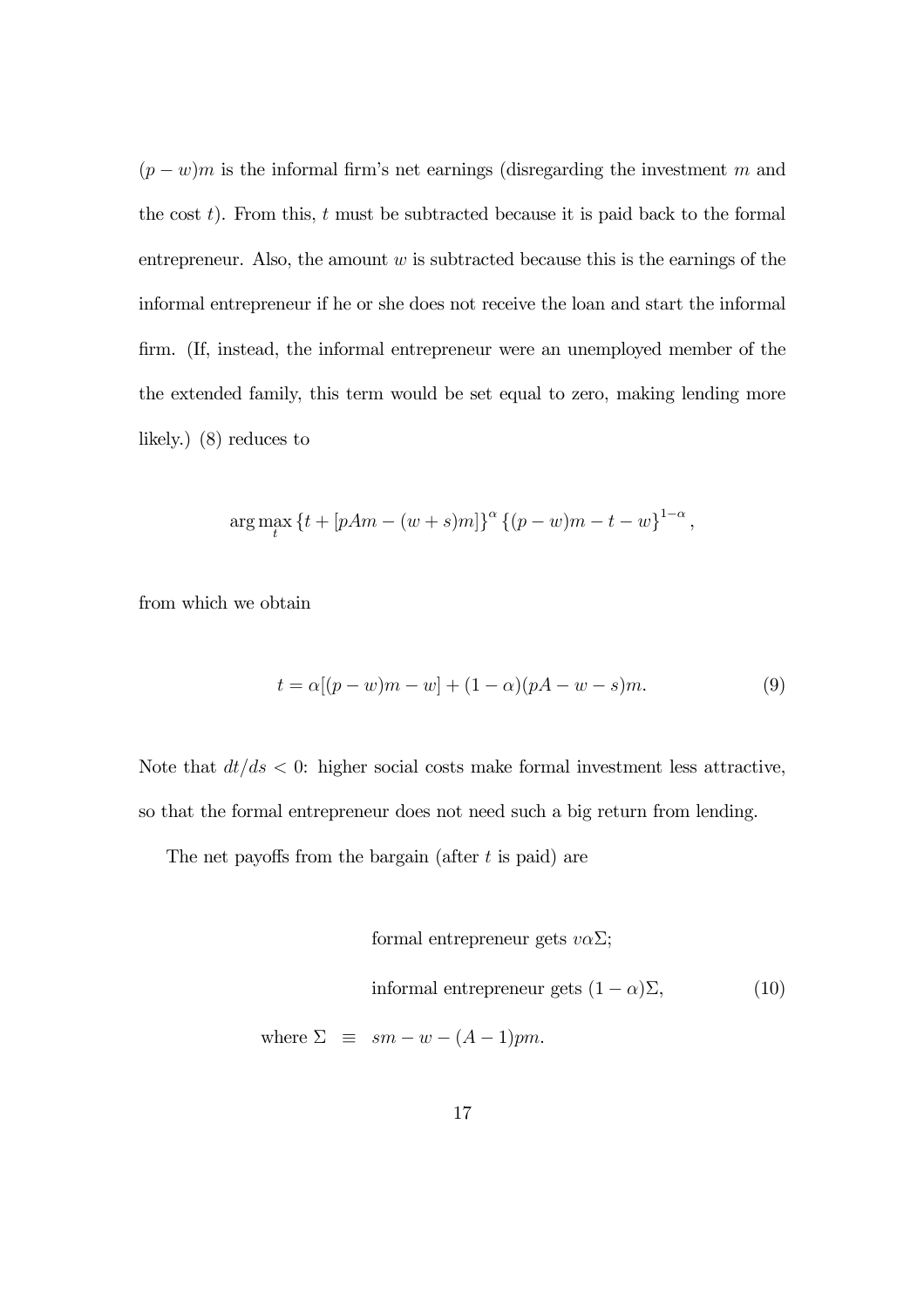Here, the two net payoffs do not sum to  $\Sigma$  because of the existence of a third 'player,' the EF. Any \$1 accruing to the formal entrepreneur only has a value of  $\mathcal{F}v$ , and so the net payoff to the formal entrepreneur is only  $v\alpha\Sigma$ . Because of the reduced value of money to the formal entrepreneur he or she does not bargain for such a high payoff.

For the bargain, and lending, to take place, it is necessary that  $\Sigma > 0$ ; that is, we need

$$
s > \frac{w}{m} + (A - 1)p.\tag{11}
$$

It is only if social costs are high enough that the formal entrepreneur will be willing to divert funds from the formal to the informal sector. The informal entrepreneur is given the alternative earnings w in the Nash bargain plus  $(1 - \alpha)\Sigma$ , his or her share of the surplus from the bargain. Thus, his or her income is  $w + (1 - \alpha)[sm$  $w - (A - 1)pm] = (1 - \alpha)[sm - (A - 1)pm] + \alpha w$ . Given (11), this is sure to be positive.

Putting (11) together with the inequality  $s \leq pA - w - \frac{u}{v}$  that defines case (i), we have

$$
w + \frac{u}{v} \le pA - s < p - \frac{w}{m}.\tag{12}
$$

If the informal entrepreneur was a member of the EF who was not employed previously, the term w in the surplus  $\Sigma$  must be deleted, as must the term  $\frac{w}{m}$  in both (11) and (12).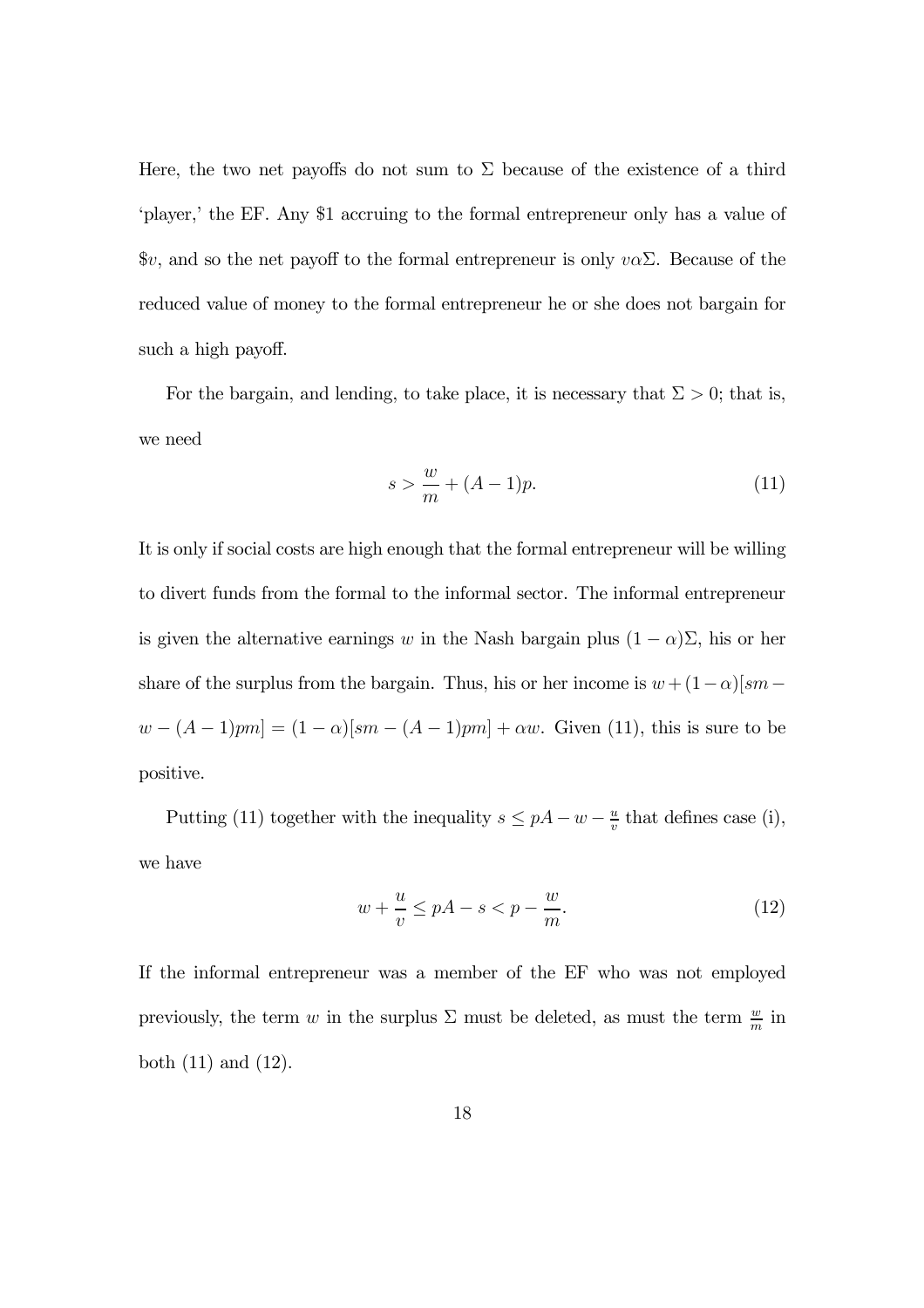# **3.2.2** Case (ii):  $s > pA - w - \frac{u}{v}$

Now suppose that if the formal entrepreneur does not lend the money to the informal entrepreneur, he or she finds it advantageous simply to leave it for use by the EF. Again we consider the Nash bargain for lending, which is here the solution to

$$
\arg \max_{t} \{-um + vt\}^{\alpha} \{(p - w)m - t - w\}^{1 - \alpha}.
$$
 (13)

This is the same as (8) except that if the money is not lent, the informal entrepreneur receives 0. We therefore obtain

$$
t = \frac{1}{v} \left[ \alpha (p - w)m - \alpha w + (1 - \alpha)um \right]. \tag{14}
$$

Social benefits do not figure in this transfer since lending does not affect the amount of social benefits paid.

The net payoffs from the bargain (after t is paid) are

formal entrepreneur gets  $v\alpha\Gamma$ ;

informal entrepreneur gets  $(1 - \alpha)\Gamma$ , (15) where  $\Gamma \equiv$ 1  $\overline{v}$  $\left[ (p-w)m-w-\frac{u}{v}\right]$  $m\big]$ .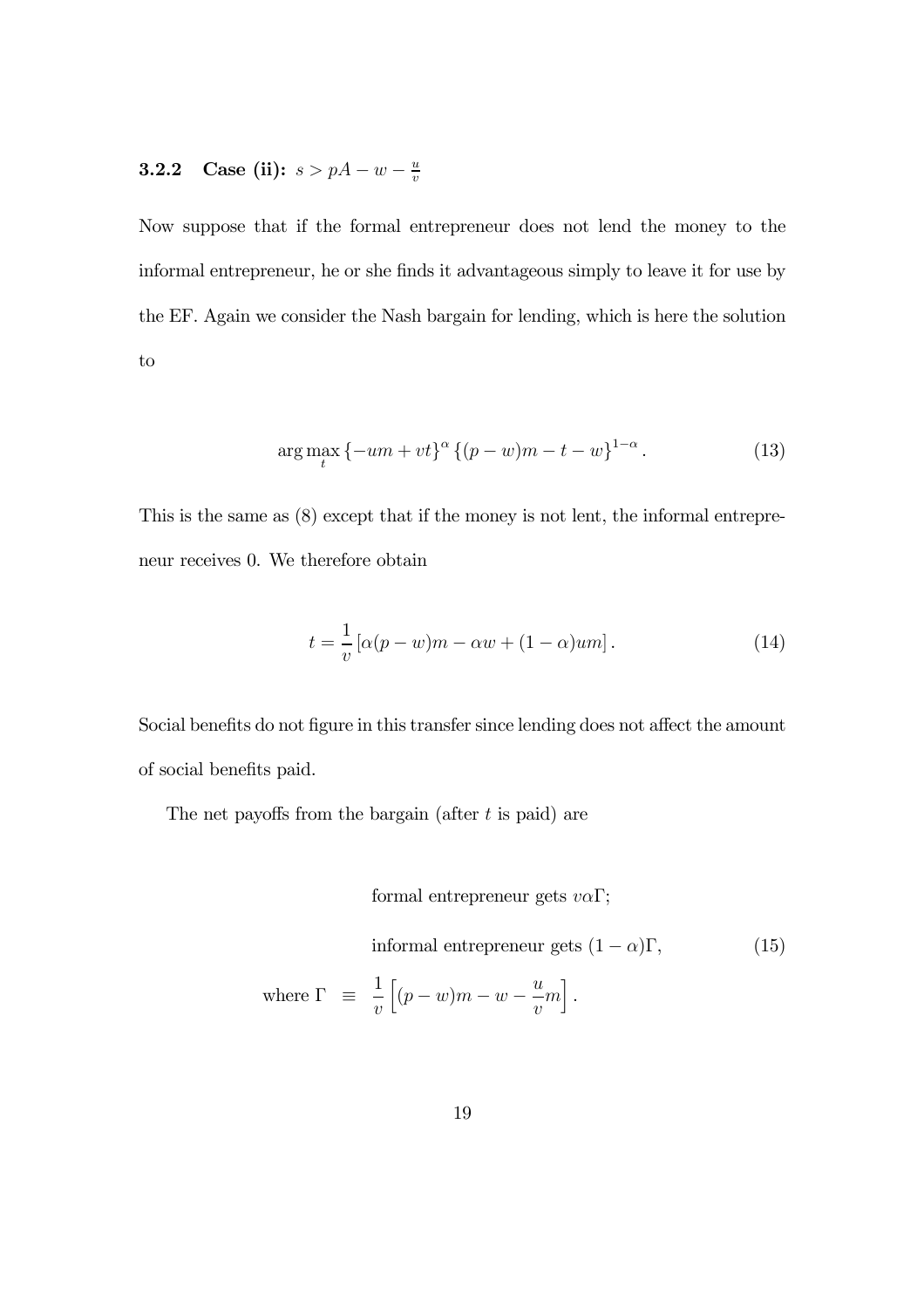For the bargain, and lending, to take place, it is necessary that  $\Gamma > 0$ ; that is, we need

$$
(p - w) - \frac{w}{m} > \frac{u}{v}.\tag{16}
$$

The informal entrepreneur receives alternative earnings  $w$  in the Nash bargain plus  $(1 - \alpha)\Gamma$ . Putting (16) together with the inequality  $s > pA - w - \frac{u}{v}$  that defines case (ii), we have

$$
pA - s < w + \frac{u}{v} < p - \frac{w}{m}.\tag{17}
$$

If the informal entrepreneur was a member of the EF who was not employed previously, the term w in the surplus  $\Gamma$  must be deleted, as must the term  $\frac{w}{m}$  in both (16) and (17).

#### 3.2.3 The Condition for Lending

Putting (12) and (17) together, we obtain the following condition that is necessary and sufficient for lending to take place:

$$
p - \frac{w}{m} > \max\left(pA - s, w + \frac{u}{v}\right). \tag{18}
$$

If the informal entrepreneur was not employed previously, the term  $\frac{w}{m}$  must be deleted here. Note that it is feasible that if  $u = 1$  (either the EF does not undertake any expropriation or the formal entrepreneur is completely altruistic toward the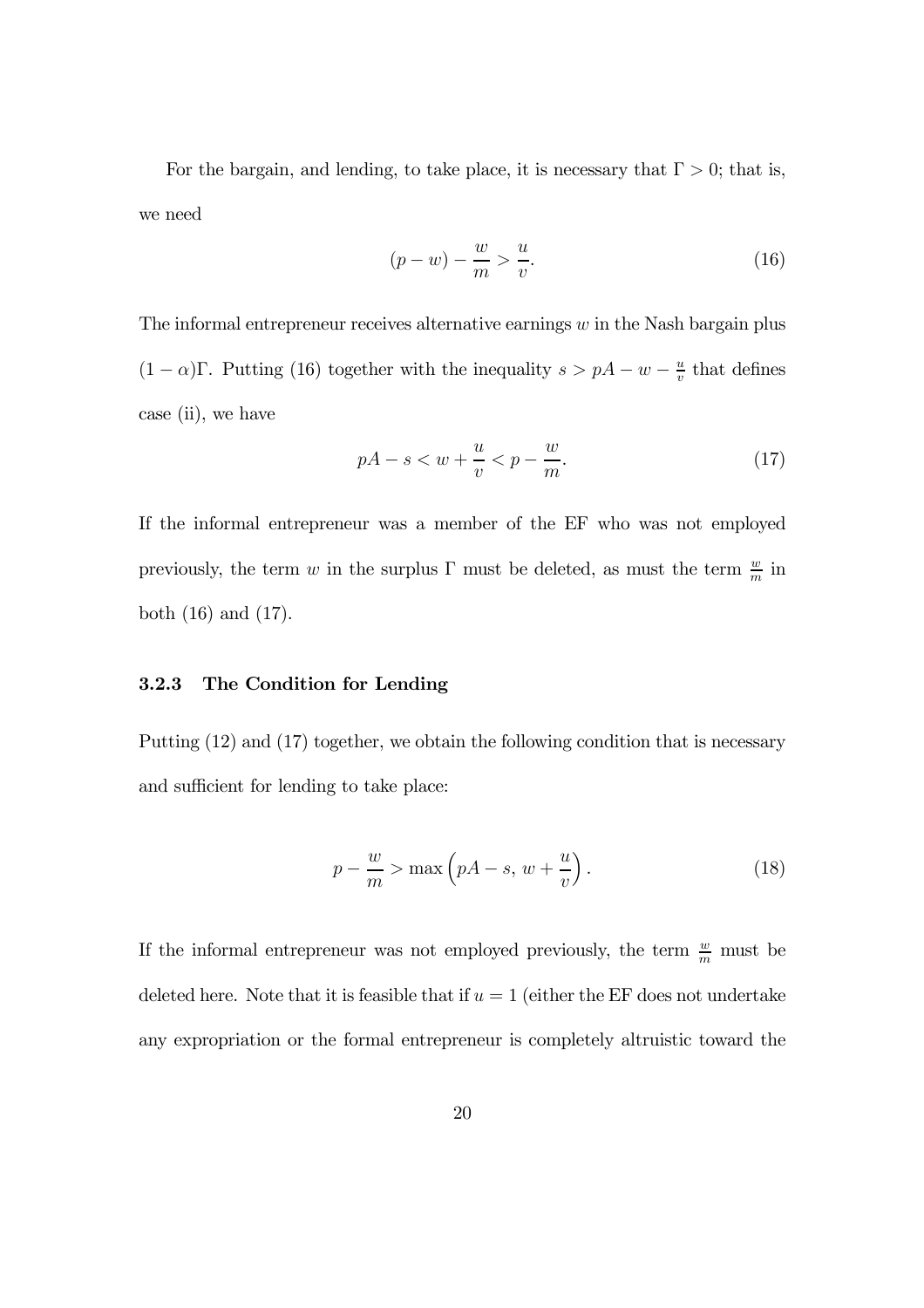EF) lending does not take place, but that for  $u < 1$  lending occurs.<sup>10</sup>

It can also be seen what happens if, beginning with (18) being satisfied, we raise u by small amounts until we come to a point at which  $(18)$  is violated. If u rises in case (i) it first causes (12) to be violated by making  $w + \frac{u}{v}$  exceed  $pA - s$ . Then there is still lending, but we are in case (ii). It is only when  $u$  rises further, to violate the right-hand side of (17) that lending does not occur; and in this case  $i = 0$ <sup>11</sup> The argument of the previous paragraph can therefore be made more precisely: it is feasible that if  $u = 1$  the formal entrepreneur will not use the money m productively, whereas for  $u < 1$  he or she lends. (The same argument does not hold with formal investment for  $u = 1$  but lending for  $u < 1$ .

Conversely, for constant u, if  $\theta$  is increased, v falls, and so  $u/v$  rises. Therefore, an increase in the vulnerability of the EF can reduce lending to the informal sector and thus its capital accumulation.

#### 3.2.4 Learning

We now modify the model to incorporate in a stylized way the learning by the informal sector entrepreneur. Suppose that half-way through the period we consider, the informal entrepreneur has accumulated enough experience to operate with a

<sup>&</sup>lt;sup>10</sup>If we assume that the formal entrepreneur has all the bargaining power and that the informal entrepreneur has his or her income squeezed down to the alternative wage earnings  $w$ , (18) still holds.

<sup>&</sup>lt;sup>11</sup>The argument here is unaffected by the fact that when u changes so does v. For  $d(u/v)/du >$ 0, and so when u falls  $u/v$  does too.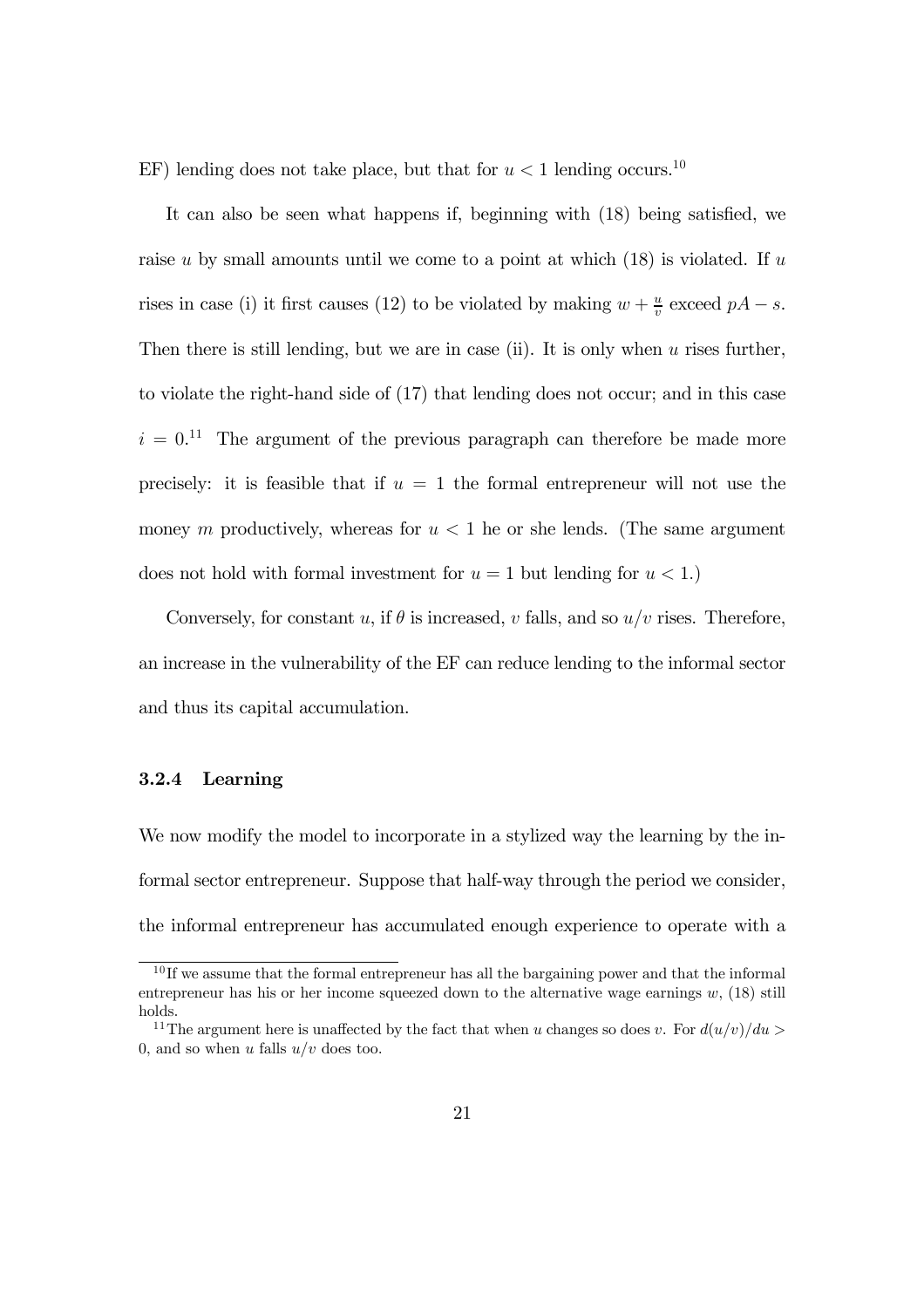production function parallel to (1), that is, with parameter A on the right-hand side:

$$
q = AI.\t(19)
$$

The derivations are then similar to those above and so we do not reproduce them here. The important point is that, instead of  $(18)$ , we now obtain

$$
\frac{1}{2}(1+A)p - \frac{w}{m} > \max\left(pA - s, w + \frac{u}{v}\right).
$$
 (20)

The difference between (20) and (18), is that the term  $\frac{1}{2}(1+A)p$  replaces p on the left-hand side (if  $A = 1$  the difference disappears). As we would expect, learning makes lending more likely.

### 4 Concluding Comments

The approach that we have suggested in this paper is consistent with observations of lack of investment in formal firms, and it generates the subsidiary hypothesis that when growth occurs it will tend to occur by the establishment of new units, rather than expansion of existing small firms. It is also consistent with the observation of high entry rates and of a 'missing middle' in the size distribution of firms - large firms are not subject to the same processes, as they have better access to formal credit markets (Bigsten et al., 2003; Reinikka and Svensson, 2001).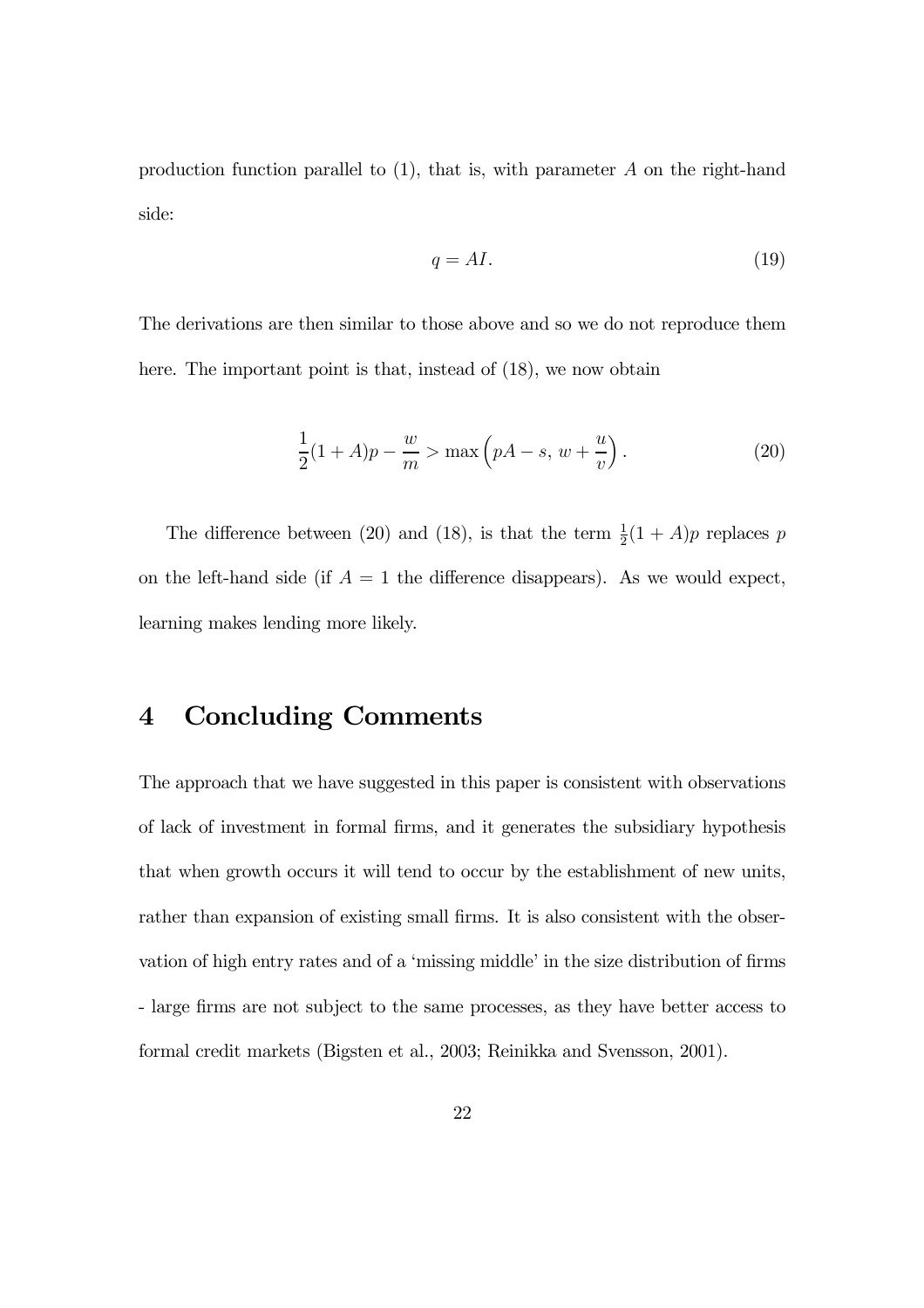Our illustrative model shows simple conditions under which the formal entrepreneur will choose to lend to set up an informal entrepreneur in business. Depending on parameter values, this outcome may obtain even if the vulnerability and general consumption needs of the extended family play no role (that is, if  $u = v = 1$ ). However, once these factors related to the EF come into play, the net advantage from lending to the informal entrepreneur is increased. As we have pointed out, it may be that in the absence of vulnerability such lending would not occur, but that with vulnerability it becomes the preferred option of the formal entrepreneur.

### References

- [1] Akoten, John E., Yasuyuki Sawada and Keijiro Otsuka (2006) The Determinants of Credit Access and Its Impacts on Micro and Small Enterprises: the Case of Garment Producers in Kenya, Economic Development and Cultural Change, 55: 927-944.
- [2] Bigsten, A., and Söderbom M. (2006), What Have We Learnt from a Decade of Manufacturing Enterprise Surveys in Africa? forthcoming, World Bank Research Observer.
- [3] Bigsten, A., Collier, P., Dercon, S., Fafchamps, M., Gauthier, B., Gunning,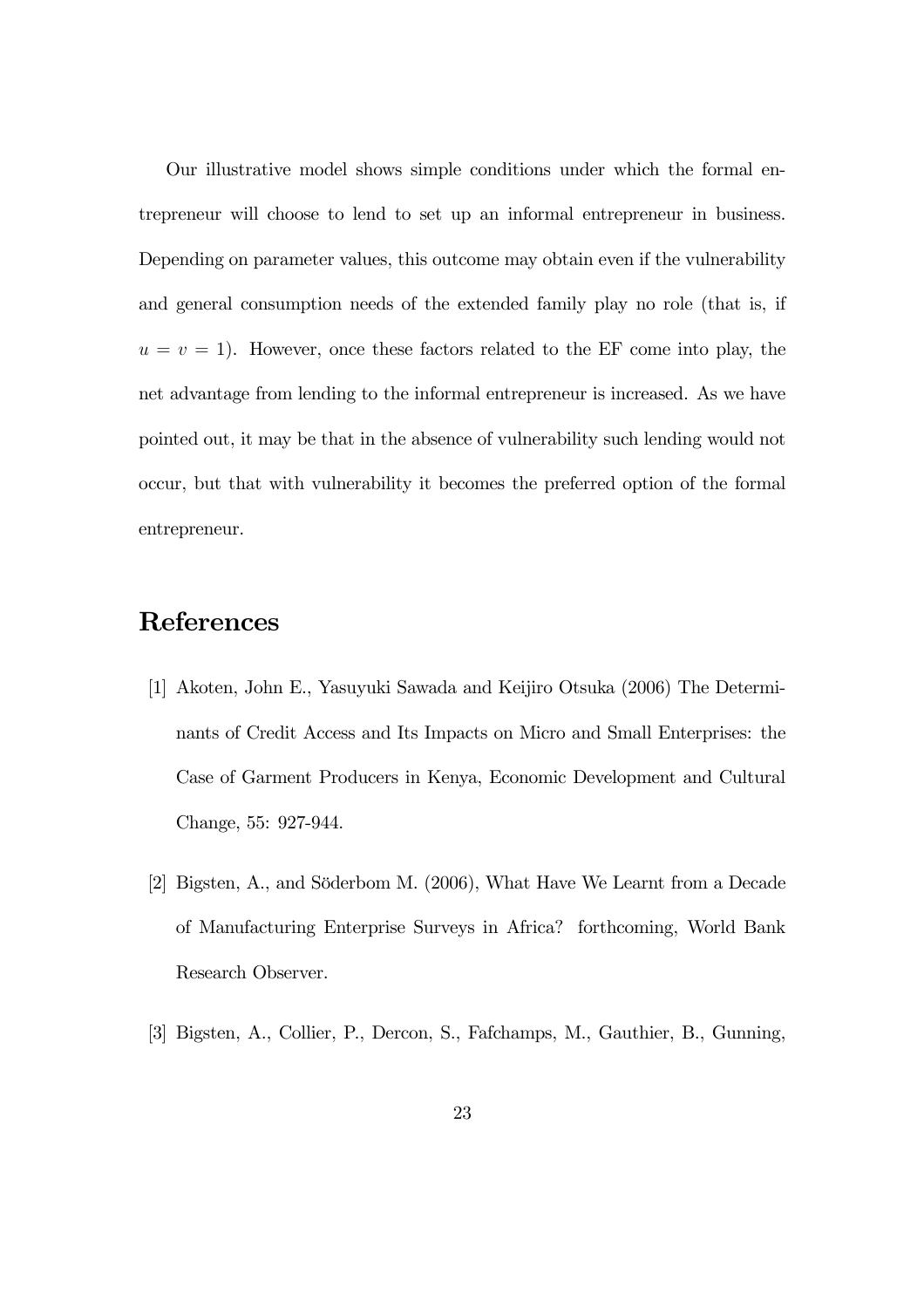J.W., Oduro, A., Oostendorp, R., Pattillo, C., Söderbom, M., Teal, F., and Zeufack, A. (2003), Credit Constraints in Manufacturing Enterprises in Africa, Journal of African Economies 12.

- [4] De Sardan, J.P. Olivier (1999) A Moral Economy of Corruption in Africa? The Journal of Modern African Studies 1: 25-52.
- [5] Devarajan, S., Easterly, W., and Pack, H. (2001), Is Investment in Africa Too High or Too Low? Macro- and Micro-Evidence, Journal of African Economies, 10
- [6] Dollar, D., Hallward-Driemeier, M., and Mengistae, T. (2005), Investment Climate and Firm Performance in Developing Countries, Economic Development and Cultural Change 54.
- [7] Eifert, B., Gelb, A., and Ramachandran, V. (2005), Business Environment and Comparative Advantage in Africa: Evidence from the Investment Climate Data, forthcoming in Francois Bourgignon, ed., Proceedings of the Annual Bank Conference in Development Economics, Dakar, Senegal.
- [8] Eifert, B., and Nasir, J., (2004), Productivity and the Investment Climate: What Matters Most?, World Bank Policy Research Paper 3335, World Bank, Washington D.C.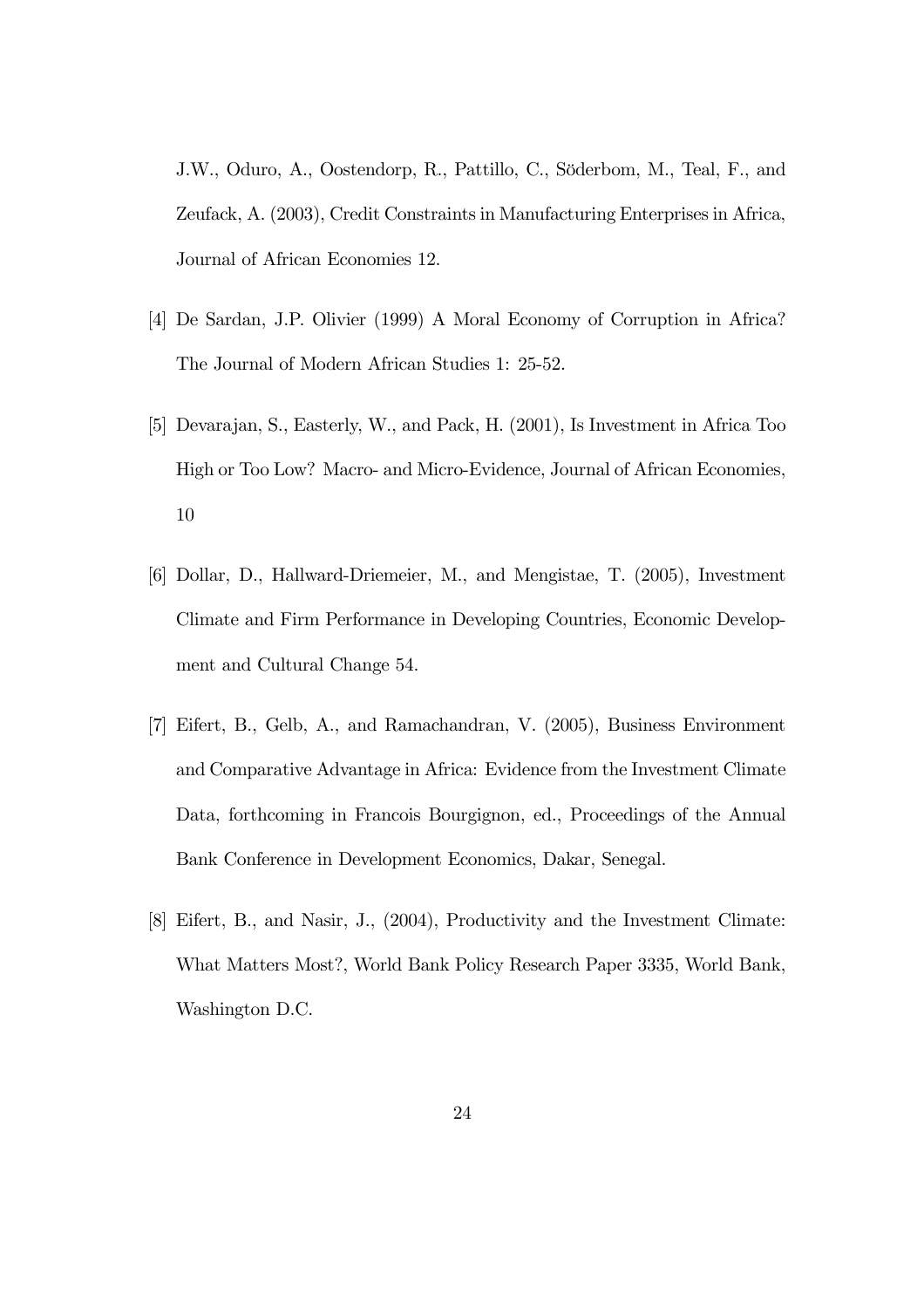- [9] Levy, S. (2006), Entry, Exit and Survival of Firms in Senegal: the Role of Institutions, Overseas Development Institute, London.
- [10] Levenson, A., and Maloney W. (1999), The Informal Sector, Firm Dynamics, and Institutional Participation, The World Bank / Policy Research Working Paper Series.
- [11] Mazumdar, D. and Mazaheri, A. (2003), The African Manufacturing Firm, London: Routledge
- [12] Nafziger, E. Wayne (1969), The Effect of the Nigerian Extended Family on Entrepreneurial Activity, Economic Development and Cultural Change, 18, 25-33.
- [13] OECD (2005), African Economic Outlook 2004/2005. Focus: Financing Small and Medium Sized Enterprise Development, OECD Development Centre Publication.
- [14] Pfefferman, G. (1968), Industrial Labor in the Republic of Senegal, Praeger, New York.
- [15] Reinikka, R., and Svensson, J. (2001), Confronting Competition: Investment, Profit, and Risk, chapter 7 in Reinikka and Collier (eds.) Uganda's Recovery. Washington D.C.: The World Bank.